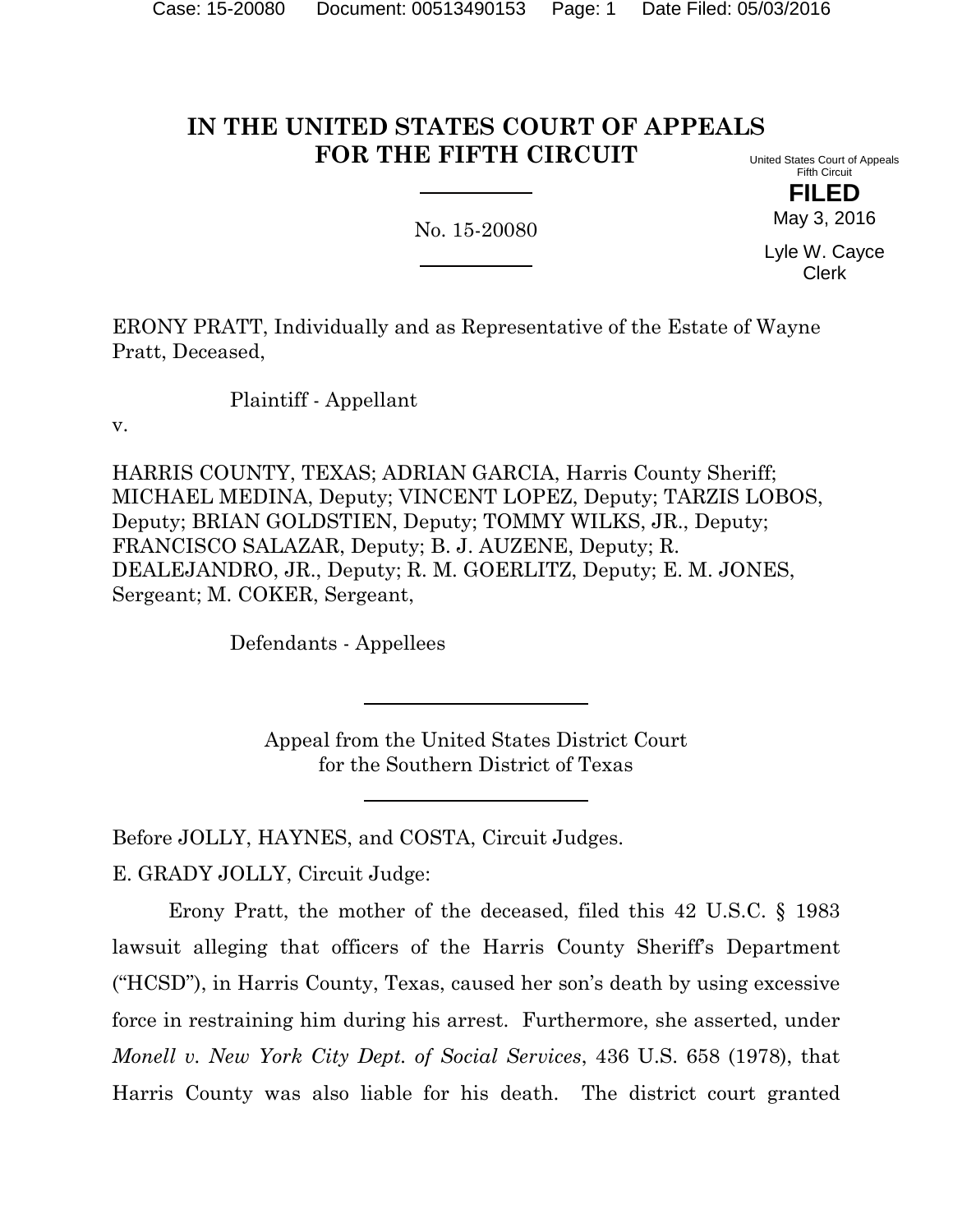## No. 15-20080

qualified immunity to HCSD officers in their individual capacity and denied Pratt's claims under *Monell*. Pratt appealed. Finding no error, we AFFIRM.

# I.

## A.

In reviewing an appeal from summary judgment, we "view the facts in the light most favorable to the non-moving party and draw all reasonable inferences in its favor." *See Deville v. Marcantel*, 567 F.3d 156, 163-64 (5th Cir. 2009). The majority of the facts in this opinion, therefore, are adopted from the appellant's briefing before this Court.

Wayne Pratt ("Pratt") was involved in a minor traffic accident. In response to a disturbance call, HCSD Deputy Vincent Lopez, upon arrival at the scene, observed a vehicle with front-end damage resting in a ditch and Pratt "running in circles . . . imitating a boxer."[1](#page-1-0) HCSD Deputies Brian Goldstein and Michael Medina arrived shortly. All three officers attempted to interact with Pratt. Pratt did not respond, but began to walk away. All three officers requested that he stop walking away. Pratt still did not respond, and remained in an uncooperative state.

After several warnings, Pratt began approaching Lopez and came within 5-7 feet of Lopez. Lopez then unholstered his taser and commanded Pratt to stop. At this point, Goldstein and Medina unholstered their tasers as well and Pratt began to run away. Lopez deployed his taser, but was ineffective in stopping Pratt.[2](#page-1-1) Lopez cycled his taser two more times in the next forty

<span id="page-1-0"></span><sup>&</sup>lt;sup>1</sup> Officer Lopez also testified that Pratt "appeared to be intoxicated, and his behavior was erratic." There is no evidence in the record, however, that Officer Lopez relayed this information to any other officer upon their arrival at the scene.<br><sup>2</sup> The HCSD's tasers typically discharge two probes. If both probes attach to an

<span id="page-1-1"></span>arrestee's skin, then the arrestee's body completes the path between the two probes. A predetermined voltage is then applied by the taser and an electrical current flows through the arrestee's body. Feeling the effects of the electrical current flowing through his body, the arrestee is typically incapacitated. If, however, only one probe connects to the arrestee upon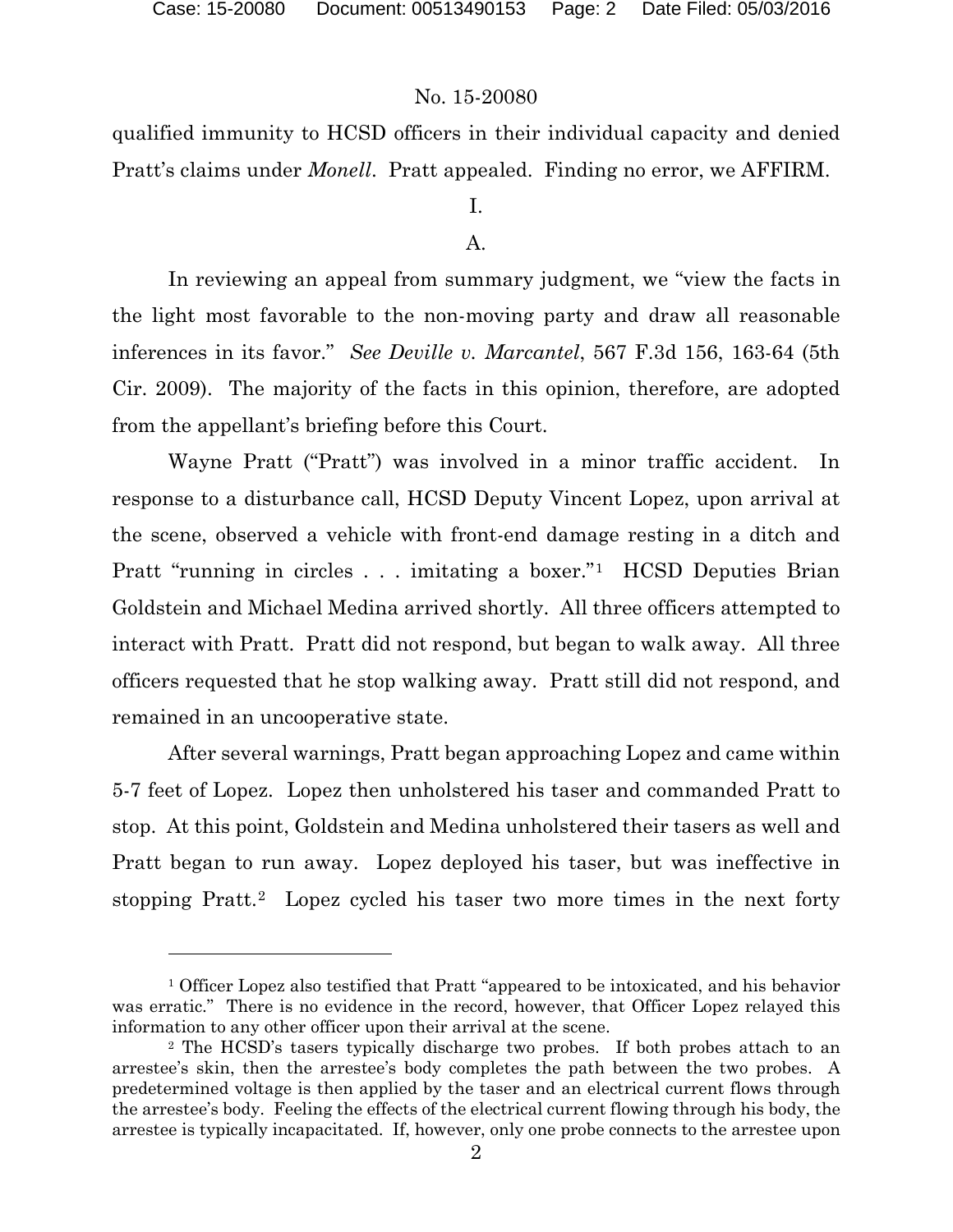l

## No. 15-20080

seconds, which also failed to stop Pratt. Around this time, deputies Tommy Wilks, Tarzis Lobos, Francisco Salazar, B. J. Auzene, R. DeAlejandro, and R. M. Goerlitz arrived at the scene.

Because Lopez's efforts to subdue Pratt were ineffective, Medina deployed his taser. Pratt fell to the ground. Goldstein attempted to handcuff Pratt but, because of Pratt's continued resistance, he was able to secure only one of Pratt's arms in a handcuff. Medina cycled his taser two more times in the next thirty seconds. Pratt continued to struggle. When Lobos began aiding Goldstein in handcuffing Pratt, however, he stopped resisting and said "okay, okay, I'll quit. . . . I'll stop fighting." Goldstein then secured both of Pratt's arms in handcuffs. Pratt was patted down for weapons. None were found.

After Pratt was in handcuffs, Salazar aided Goldstein in lifting Pratt and walking him toward the patrol car. After a few steps, however, Pratt again began to resist and broke free from Goldstein's grip. Salazar returned Pratt to the ground. While on the ground, Pratt began kicking at Goldstein and Salazar. Pratt kicked Goldstein in the groin twice during the exchange. Witnessing this exchange, Wilks retrieved a hobble restraint (i.e., handcuffs that attach to an arrestee's ankles) from his patrol car.

As Pratt continued to struggle, Salazar, Lobos, and Medina attempted to aid Goldstein in controlling him. During this struggle Medina tasered Pratt once again, this time in "drive stun mode" (in which the taser leads make direct contact with the arrestee's body), and Goldstein was able to gain control of Pratt's legs. Goldstein then rolled Pratt onto his stomach, crossed Pratt's legs, and bent them towards his buttocks. Salazar also placed his knee on Pratt's back in order to maintain compliance. When Wilks returned with the hobble

deployment, and the other probe, for instance, falls to the ground, then the circuit is not complete, and almost no current flows through the arrestee's body.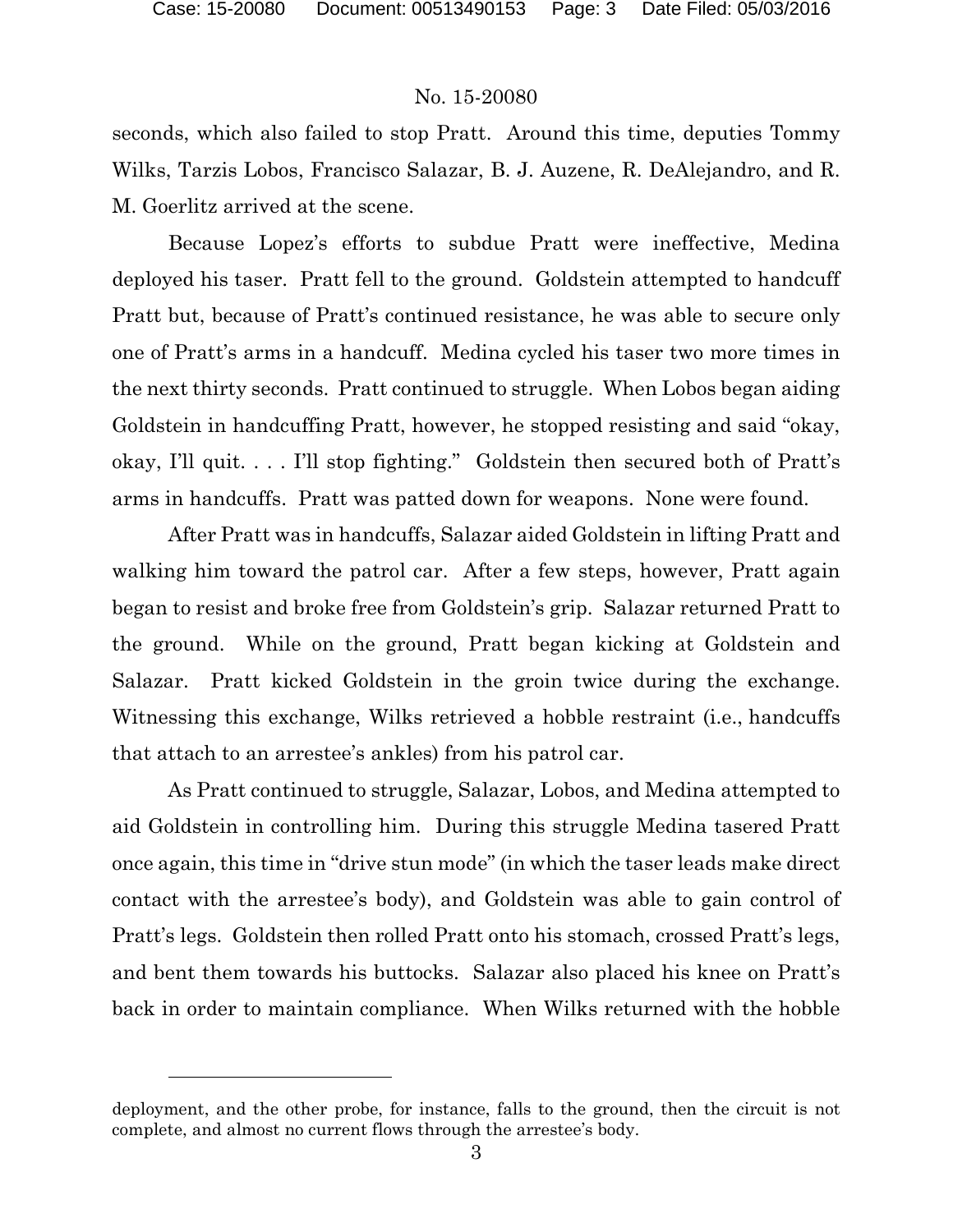## No. 15-20080

restraint, Goldstein aided him in attaching it to Pratt's legs. Pratt ceased resisting and said "Ok I quit. I'm done." Goldstein and Salazar also ceased physically restraining him. At this point, Pratt's handcuffs were connected to the hobble restraint behind his back. Pratt was "hog-tied".

Shortly, EMS arrived at the scene.[3](#page-3-0) EMS paramedics requested that the hobble restraint and handcuffs be removed so CPR could be administered. Pratt did not have a pulse and had ceased breathing. Upon treatment, Pratt regained a pulse, but did not resume independent breathing until after arriving at the hospital. Pratt died the following morning.

Following his death Dr. Darshan Phantak conducted Pratt's autopsy and concluded that "[t]he cause and manner of the death . . . [wa]s best classified as 'UNDETERMINED'". Dr. Phantak based this conclusion on the fact that he could not "definitively separate[]" the effect of Pratt's ingestion of cocaine and ethanol, from the other possible contributing factors—which, at least, included Pratt's car accident, various altercations, tasing, and hog-tying—that culminated in his asphyxiation.

Dr. Lee Ann Grossberg, Pratt's expert witness, also submitted an affidavit to the district court, which differed from the findings of Dr. Phantak. Specifically, rather than leaving the cause of death undetermined, Dr. Grossberg described the cause of death as "multi-factorial" and "list[ed] the factors that contributed to the death." In Dr. Grossberg's opinion, "the cause of death . . . [wa]s due to the combined effects of prone restraint and cocaine

<span id="page-3-0"></span><sup>3</sup> The exact duration of Pratt's restraint has not been alleged by either party. The taser log indicates that Pratt's last tasing (which took place immediately before he was hogtied) occurred at 20:27:18. The paramedics began treating Pratt at approximately "20:27." Although these timelines seem inconsistent, it is important that the timeline established by the taser log was automated, while the timeline established by Paramedic William Slagle's testimony was entered manually sometime after the incident, and "[s]ome of the [times entered] [we]re rough guesstimates . . . about when each event took place." Nevertheless, it appears that Pratt was restrained for a very brief period.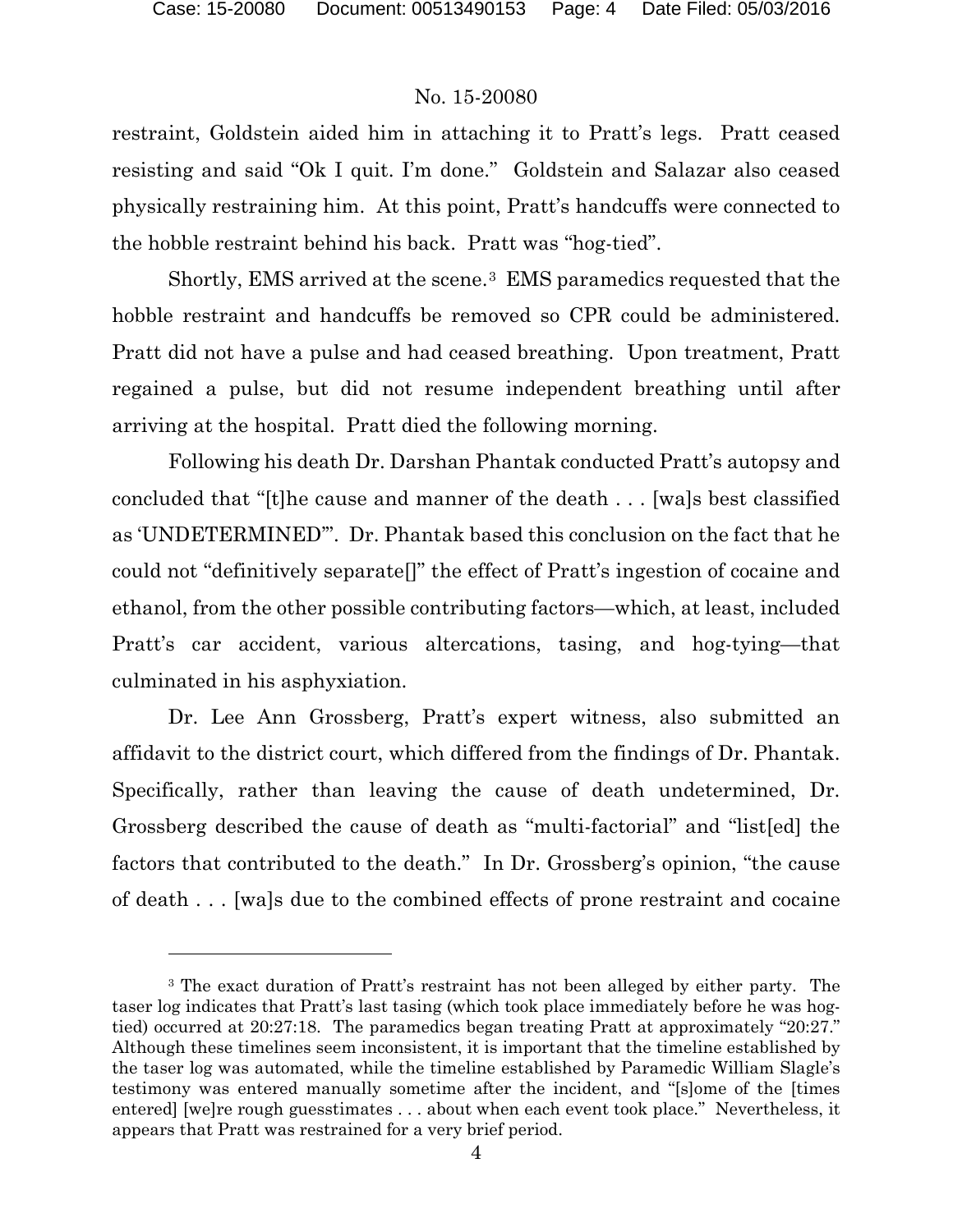and ethanol toxicity" and "[c]ontributing factors also include[d] TASER use, dilated/hypertrophic cardiomyopathy, obesity and chronic drug use." Dr. Grossberg further concluded that Pratt's death was "complex and multifactorial" and that "no single factor is 100% responsible"; rather, it was "the combination of events and factors in a susceptible individual that cause[d] the 'perfect storm' . . . [that] result[ed] in the death."

At the time of Pratt's arrest, the HCSD had a policy that prohibited officers from using hog-tie restraints, prompting the HCSD to conduct an "In Custody Death Review" of Pratt's death. The results were presented to a grand jury, and Goldstein, Medina, and Lopez were no-billed by the grand jury. A second internal investigation was conducted, reviewing specifically the use of the "hog-tying" restraint by Goldstein and Wilks. The Administrative Disciplinary committee found Goldstein and Wilks's alleged misconduct "not sustained."

#### B.

As earlier indicated, Erony Pratt, individually and as representative of Pratt's estate, brought this § 1983 cause of action alleging various violations of Pratt's Fourth Amendment rights against individual officers and Harris County. The HCSD officers moved for summary judgment, asserting defenses of qualified immunity. Harris County also moved for summary judgment contending that Pratt failed to sufficiently plead *Monell* liability as a matter of law. On summary judgment, the district court granted qualified immunity to the HCSD officers, denied Pratt's *Monell* claims against Harris County, and dismissed the complaint. *Pratt v. Harris Cnty., Tex.*, No. H-12-1770, 2015 WL 224945 (S.D. Tex. Jan. 15, 2015).

On appeal, Pratt challenges the district court's grant of qualified immunity, contending unconstitutional conduct by HCSD officers as follows: 1) Deputies Lopez and Medina's excessive use of force by tasing Pratt;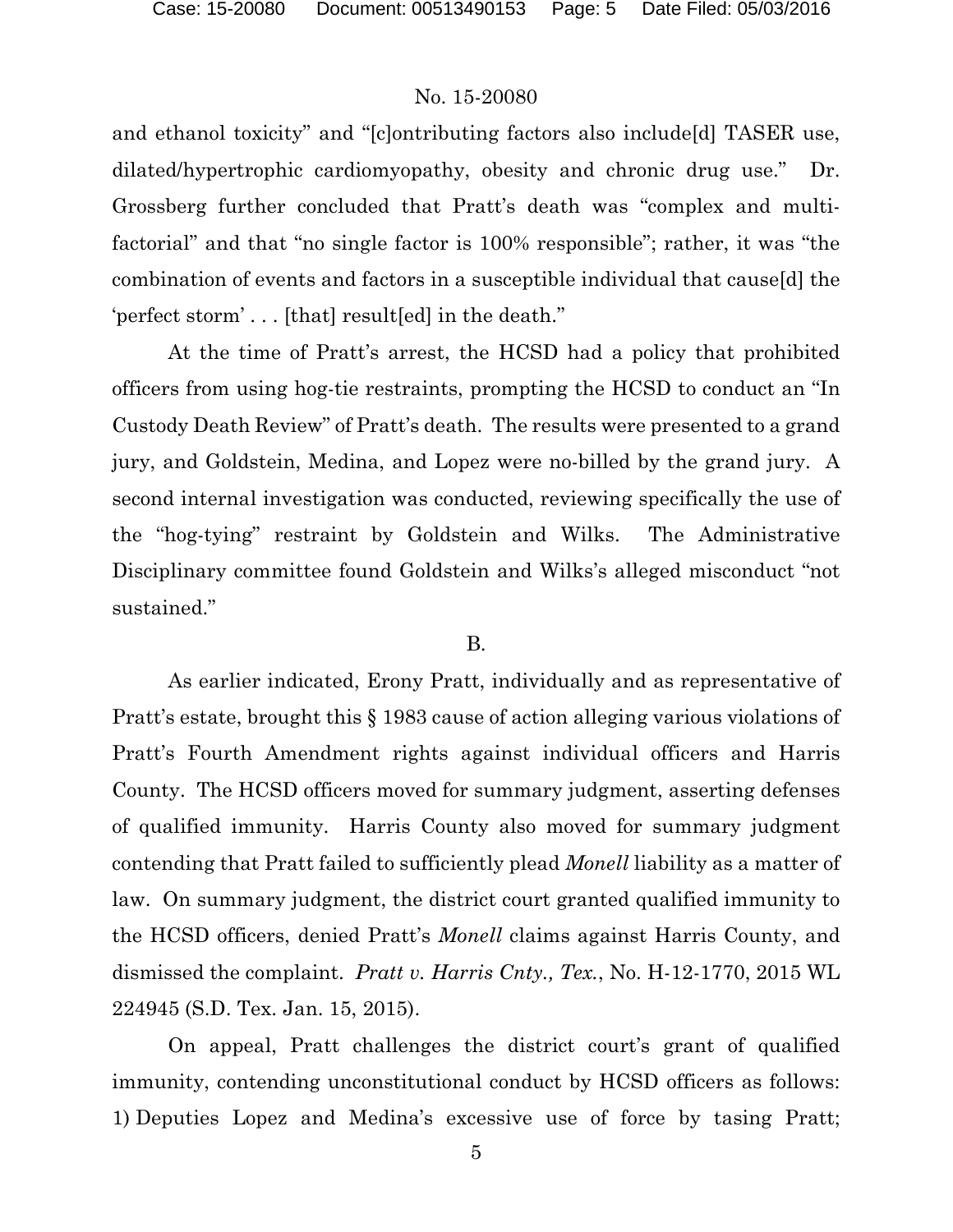2) Deputies Wilks, Goldstein, and Salazar's excessive use of force by hog-tying Pratt; 3) Deputies Auzenne, DeAlejandro, Goerlitz, and Lobos's failure to assist Pratt during either allegedly excessive use of force; and 4) Sergeants M. Coker and E. M. Jones, and Sheriff Adrian Garcia's failure to train and/or supervise the nine deputies present at the scene of Pratt's arrest. Furthermore, Pratt maintains that Harris County is liable under *Monell* for: 1) tasing and hogtying customs that fairly represented municipal policy; 2) failure to train and/or supervise; and 3) ratification of the unconstitutional conduct of the HCSD officers.

#### II.

We review the district court's grant of summary judgment de novo, also applying the same standards as the district court. *See Newman v. Guedry*, 703 F.3d 757, 761 (5th Cir. 2012). Summary judgment is only appropriate if "there is no genuine issue as to any material fact and . . . the moving party is entitled to a judgment as a matter of law." *Celotex Corp. v. Catrett*, 477 U.S. 317, 322 (1986). "On a motion for summary judgment, [we] must view the facts in the light most favorable to the non-moving party and draw all reasonable inferences in its favor." *Deville v. Marcantel*, 567 F.3d 156, 163-64 (5th Cir. 2009).

To establish a claim under § 1983, "a plaintiff must (1) allege a violation of a right secured by the Constitution or laws of the United States and (2) demonstrate that the alleged deprivation was committed by a person acting under color of state law." *Whitley v. Hanna*, 726 F.3d 631, 638 (5th Cir. 2013), *cert. denied*, 134 S. Ct. 1935 (2014). Additionally, "[c]laims under § 1983 may be brought against persons in their individual or official capacity, or against a governmental entity." *Goodman v. Harris Cnty.*, 571 F.3d 388, 395 (5th Cir. 2009)).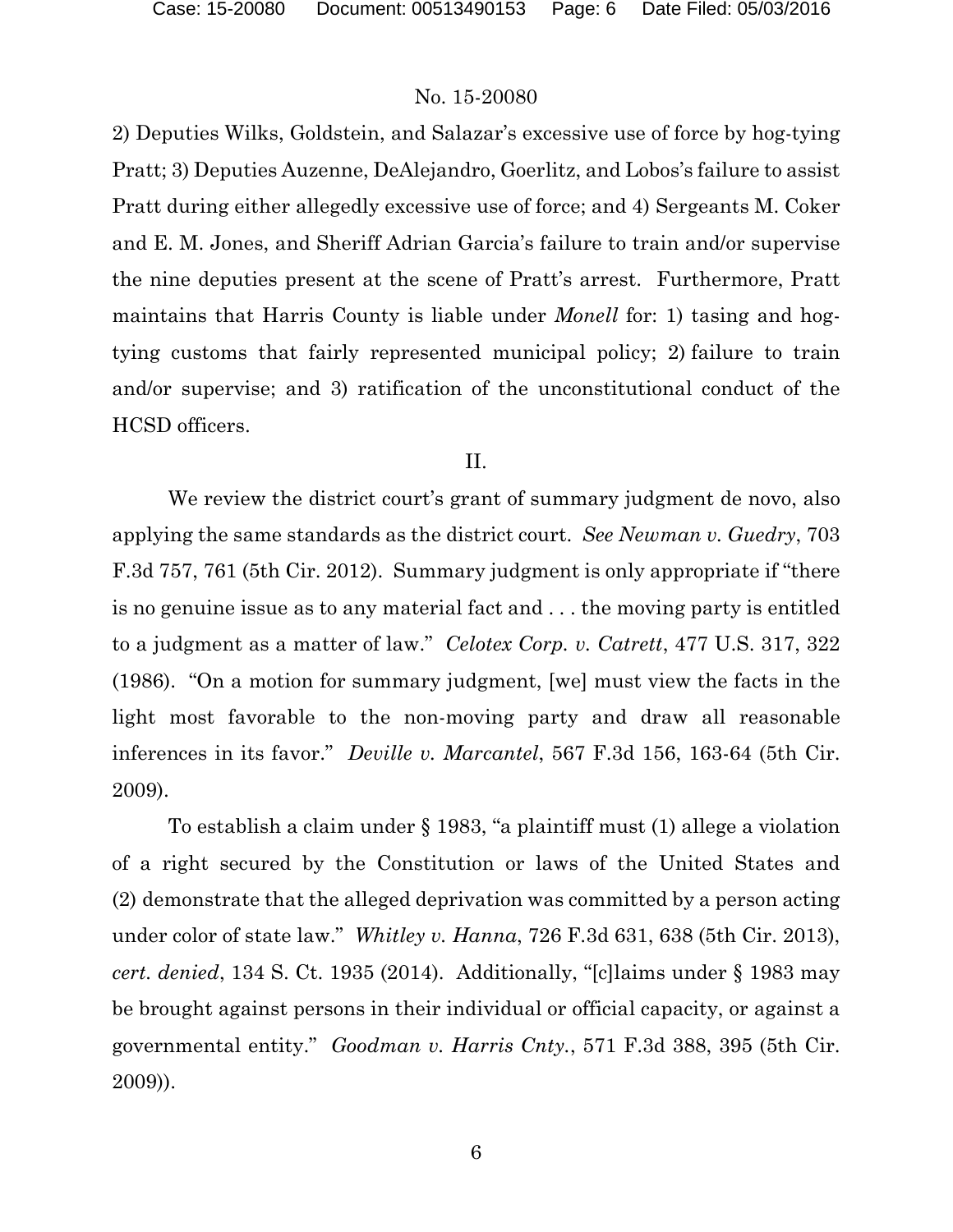A municipality and/or its policymakers may be held liable under § 1983 "when execution of a government's policy or custom . . . by those whose edicts or acts may fairly be said to represent official policy, inflicts the injury. . . ." *Monell*, 436 U.S. at 694; *see also Peterson v. City of Fort Worth*, 588 F.3d 838, 847 (5th Cir. 2009) (requiring plaintiffs asserting *Monell*-liability claims to show "(1) an official policy (2) promulgated by the municipal policymaker (3) [that was also] the moving force behind the violation of a constitutional right").

## III.

We will first address the § 1983 claims against various HCSD officers. Because the officers were sued in their individual capacity, they asserted qualified immunity defenses. *See Goodman*, 571 F.3d at 395; *see also Pratt*, 2015 WL 224945 at \*8. "The doctrine of qualified immunity shields officials from civil liability so long as their conduct 'does not violate clearly established statutory or constitutional rights of which a reasonable person would have known.'" *Mullenix v. Luna*, 136 S. Ct. 305, 308 (2015) (quoting *Pearson v. Callahan*, 555 U.S. 223, 231 (2009)). "Put simply, qualified immunity protects 'all but the plainly incompetent or those who knowingly violate the law.'" *Id.* (quoting *Malley v. Briggs*, 475 U.S. 335, 341 (1986)). We must also assess the reasonableness of each defendant's actions separately, even if those defendants acted in unison. *See Meadours v. Ermel*, 483 F.3d 417, 422 (5th Cir. 2007).

When evaluating a qualified immunity defense, we conduct a "wellknown" two-prong inquiry. *Bazan ex rel. Bazan v. Hidalgo Cty.*, 246 F.3d 481, 490 (5th Cir. 2001). "In order to overcome a qualified immunity defense, a plaintiff must *allege* a violation of a constitutional right, and then must show that 'the right was clearly established . . . in light of the specific context of the case.'" *Thompson v. Mercer*, 762 F.3d 433, 437 (5th Cir. 2014) (emphasis added) (quoting *Saucier v. Katz*, 533 U.S. 194, 201 (2001)). Furthermore, we "may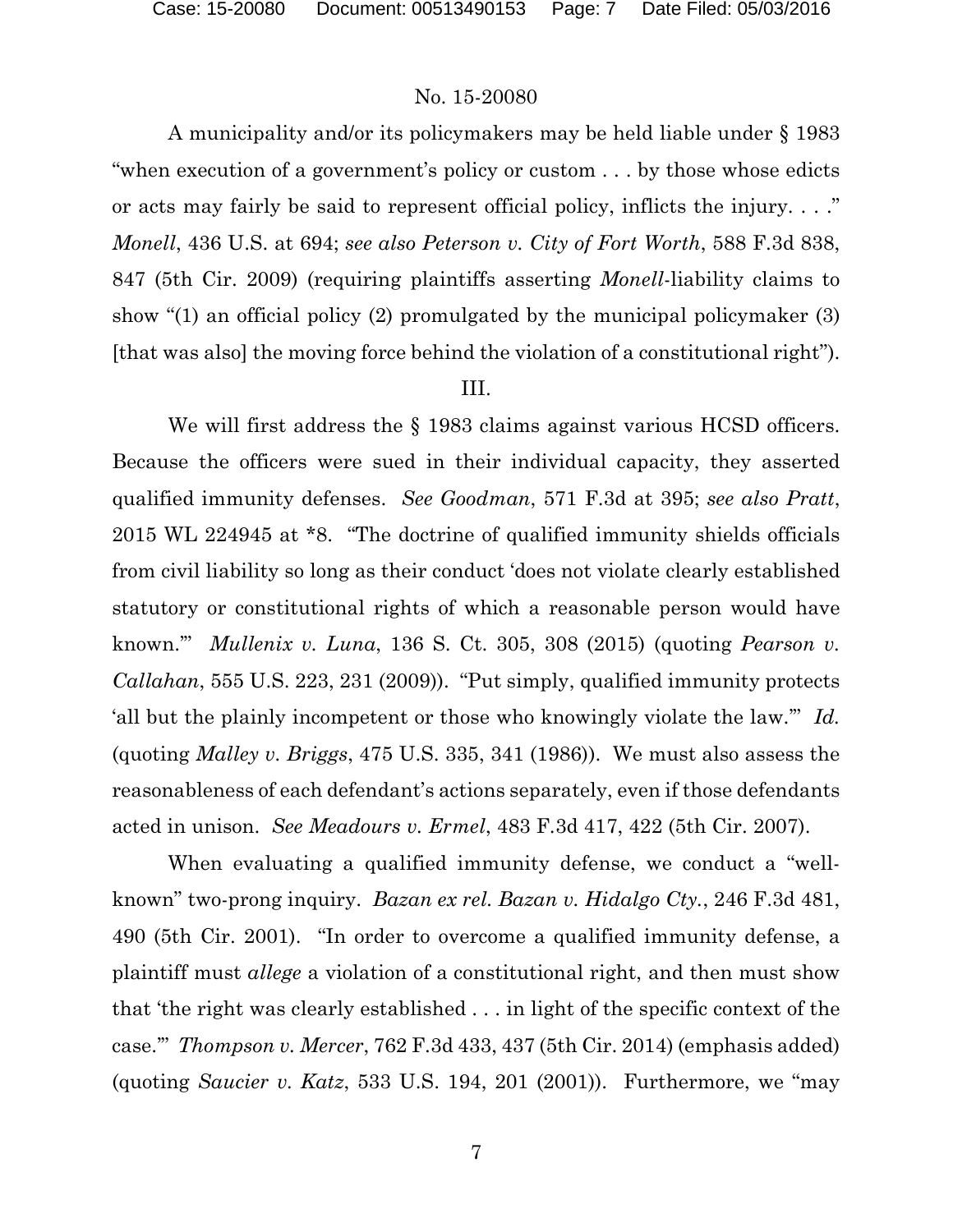address these two elements in either order, and need not proceed to the second where the first is resolved in the negative." *Id.* (citations omitted).

We first turn to whether Pratt has shown the violation of a constitutional right.

## A.

Pratt argues that HCSD officers violated her son's Fourth Amendment rights of reasonable search and seizure by using excessive force in his arrest. Furthermore, Pratt contends that the HCSD officers' conduct was unconstitutionally excessive, i.e., unreasonable, in two ways: by tasering her son unnecessarily and by hog-tying him.

"When a plaintiff alleges excessive force during an investigation or arrest, the . . . right at issue is the Fourth Amendment right against unreasonable seizures." *Tolan v. Cotton*, 134 S. Ct. 1861, 1865-66 (2014) (citing *Graham v. Connor*, 490 U.S. 386, 394 (1989)). Furthermore, determining "whether this right was violated requires a balancing of 'the nature and quality of the intrusion on the individual's Fourth Amendment interests against the importance of the governmental interests alleged to justify the *intrusion*.'" *Id.* (emphasis added) (quoting *Tennessee v. Garner*, 471 U.S. 1, 8 (1985)).

When a plaintiff alleges a violation of his Fourth Amendment rights due to excessive force, we are presented with a legal question concerning the reasonableness of the officer's conduct, which is embodied in the claim itself. Specifically, to establish a claim of excessive force under the Fourth Amendment, Pratt "must demonstrate: '(1) [an] injury, (2) which resulted directly and only from a use of force that was *clearly excessive*, and (3) the excessiveness of which was clearly *unreasonable*." *Deville*, 567 F.3d at 167 (emphasis added) (quoting *Tarver v. City of Edna,* 410 F.3d 745, 751 (5th Cir. 2005)). "Excessive force claims are necessarily fact-intensive." *Id.* Therefore, "whether the force used is 'excessive' or 'unreasonable' depends on 'the facts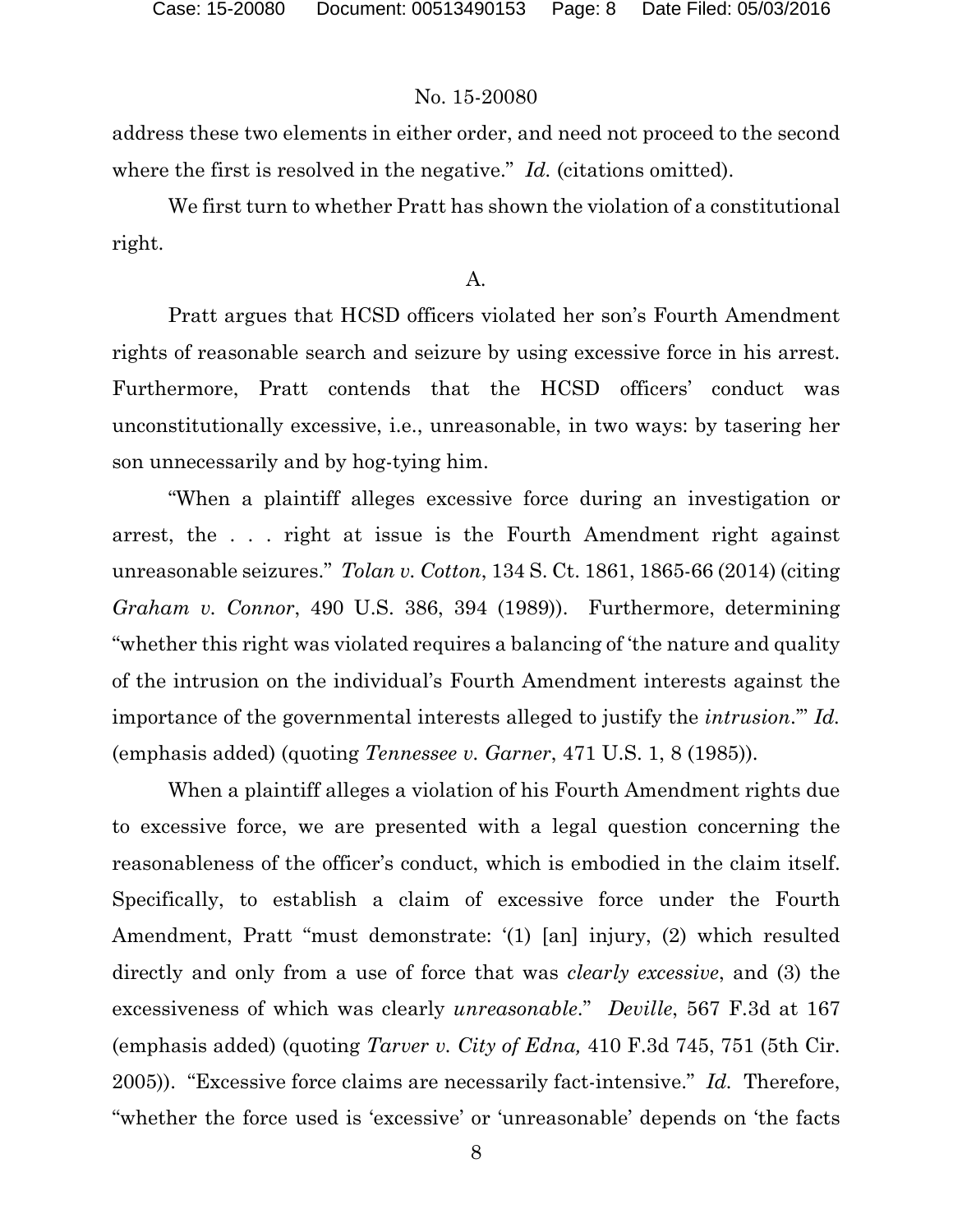and circumstances of each particular case", and we must "consider . . . 'the severity of the crime at issue, whether the suspect poses an immediate threat to the safety of the officers or others, and whether he is actively resisting arrest or attempting to evade arrest by flight.'" *Id.* (citing *Graham*, 490 U.S. at 396).

1.

First, Pratt contends that Deputies Lopez and Medina violated her son's Fourth Amendment rights by using excessive use in tasing him unnecessarily. Pratt, however, has not demonstrated by facts, or alleged facts subject to dispute, that the officers used unnecessary or unreasonable force under the circumstances.

Construing the facts in the light most favorable to him, Pratt ignored multiple requests and warnings from both Lopez and Medina. Indeed, Pratt aggressively evaded Lopez and Medina's attempts to apprehend him. Only after he continuously failed to comply, did either deputy deploy tasers; Medina used his taser only after Lopez's efforts to subdue Pratt were ineffective. The evidence showed that Medina cycled his taser only when Pratt continued to resist handcuffing. Once Pratt complied, and Goldstein was able to handcuff him, Medina stopped using his taser. But, when Pratt kicked an officer after being taken to the ground, Medina used his taser again; and, once again, officers were able to control him. It is also important that neither officer used their taser as the *first method* to gain Pratt's compliance. The record shows that both officers responded "with 'measured and ascending' actions that corresponded to [Pratt's] escalating verbal and physical resistance." *See Poole v. City of Shreveport*, 691 F.3d 624, 629 (5th Cir. 2012) (citations omitted).

In sum, Pratt has not shown that Lopez and Medina's use of tasers was "clearly excessive" or "unreasonable." Accordingly, we hold that the district court did not err in granting both Lopez and Medina qualified immunity in this respect.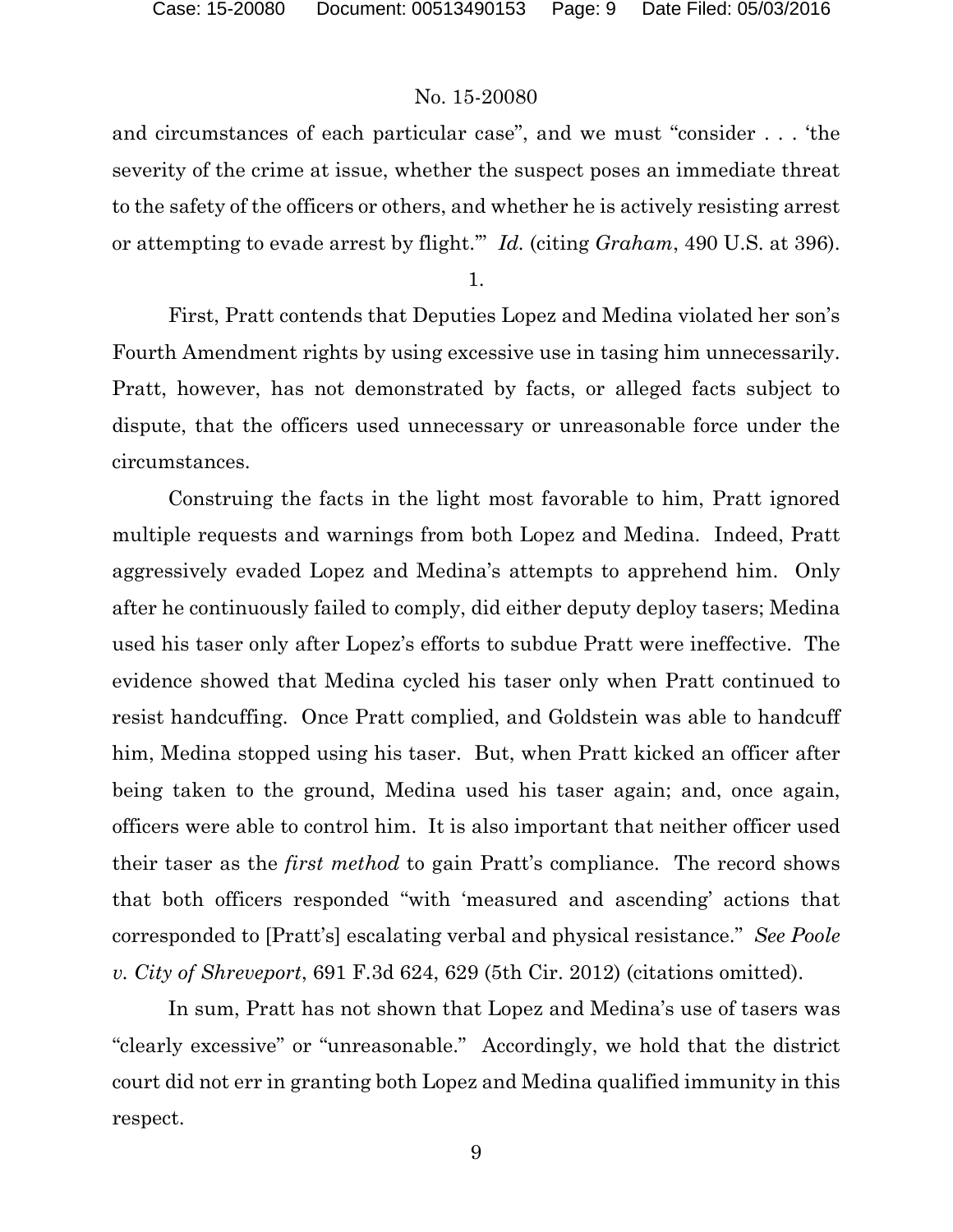2.

Next, Pratt contends that Deputies Wilks, Goldstein, and Salazar violated her son's Fourth Amendment rights by using excessive force in hogtying him. Although hog-tying is a controversial restraint, we have never held that an officer's use of a hog-tie restraint is, per se, an unconstitutional use of excessive force. We have, however, previously addressed the excessiveness and reasonableness of the restraint.

In *Gutierrez v. City of San Antonio*, 139 F.3d 441 (5th Cir. 1998), Gutierrez resisted arrest, was violent towards officers, and was hog-tied (by having his "legs [drawn] backward at a 90–degree angle in an 'L' shape" and connected, behind his back, to his hands). *Id.* at 443. Gutierrez, still resisting, was then placed face down in the back of a patrol car and driven to a hospital for the treatment of injuries sustained during his arrest. *Id.* Upon arrival at the hospital, Gutierrez had stopped breathing. *Id.* Shortly thereafter, he was pronounced dead. *Id.* Against this background we said that "hog-tying may present a substantial risk of death or serious bodily harm only in a limited set of circumstances—i.e., when a drug-affected person in a state of excited delirium is hog-tied and placed face down in a prone position." *Id.* at 451. In the context of that case, we found a triable issue in using a hog-tie restraint. Significant to that finding, however, was that Gutierrez had told the arresting officers he was on drugs. *Id.* at 448-49 ("Gutierrez told [Officer] Walters that he had used bad cocaine. . . . Viewing these disputed facts in the light most favorable to Gutierrez, the summary judgment record shows that the officers knew that Gutierrez was under the influence of drugs . . . ."). The *Gutierrez* court took particular care to add: "In conclusion, our holding today is very limited." *See id.* at 451.

Over ten years later, this Court again addressed the constitutionality of hog-tie restraints. In *Hill v. Carroll Cnty., Miss.*, 587 F.3d 230 (5th Cir. 2009),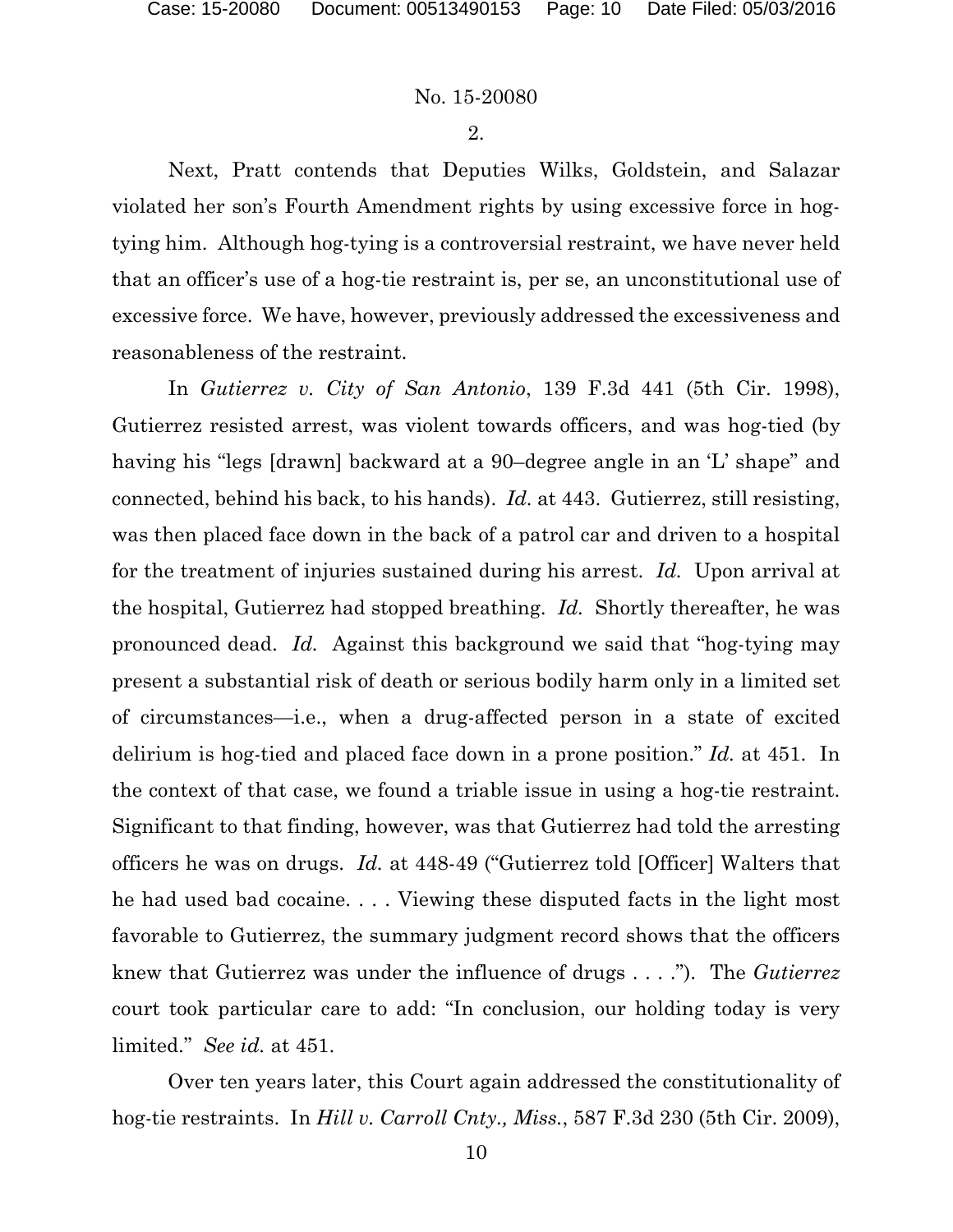we held that an officer's use of a "four-point restraint"—the more formal term for "hog-tying"—was not a "per se unconstitutionally excessive use of force." *Hill*, 587 F.3d at 235 ("*Gutierrez* does not hold four-point restraint a per se unconstitutionally excessive use of force. . . ."). Like Gutierrez, Loggins resisted arrest, was violent towards officers, and was hog-tied. *Id.* at 232-33. Also, like Gutierrez, Loggins was placed face down in the back of a patrol car while hog-tied and transported for approximately 30 minutes to the nearest hospital. *Id.* at 233. Like Gutierrez, Loggins ceased breathing, and was pronounced dead upon arrival at the hospital. *Id.* Unlike Gutierrez, however, Loggins was not under the influence of drugs or alcohol during her arrest. *Id.* Furthermore, at trial, Loggins's medical expert testified specifically that she "died from positional asphyxia (suffocation)". *Id.*

On appeal, however, we determined that "[t]he exact cause of Loggins's death [wa]s unclear" because although her "body temperature at the time of death was recorded at 107.5°F, an elevation consistent with the official autopsy diagnosis of fatal hyperthermia[,] Loggins was also obese and hypertensive". Id. Furthermore, we said that "[w]hile characterizing [hog-tie] restraints as dangerous when applied to a morbidly obese woman . . . [Loggins's expert's] testimony fail[ed] to raise a material fact issue that the use of four-point restraints was objectively unreasonable." *Id.* at 236. Accordingly, we held that "deputies cannot be held responsible for the unexpected, albeit tragic result, of their use of necessary force", because "[j]udged from the perspective of an officer at the scene of Loggins's arrest and transportation, as *Graham* . . . requires, the deputies had no objective basis not to use four-point restraints." *Id.* at 237. Consequently, there was no "material fact issue" whether "the deputies' use of four-point restraints was unnecessary, excessively disproportionate to the resistance they faced, or objectively unreasonable in terms of its peril to [the arrestee]". *Id.*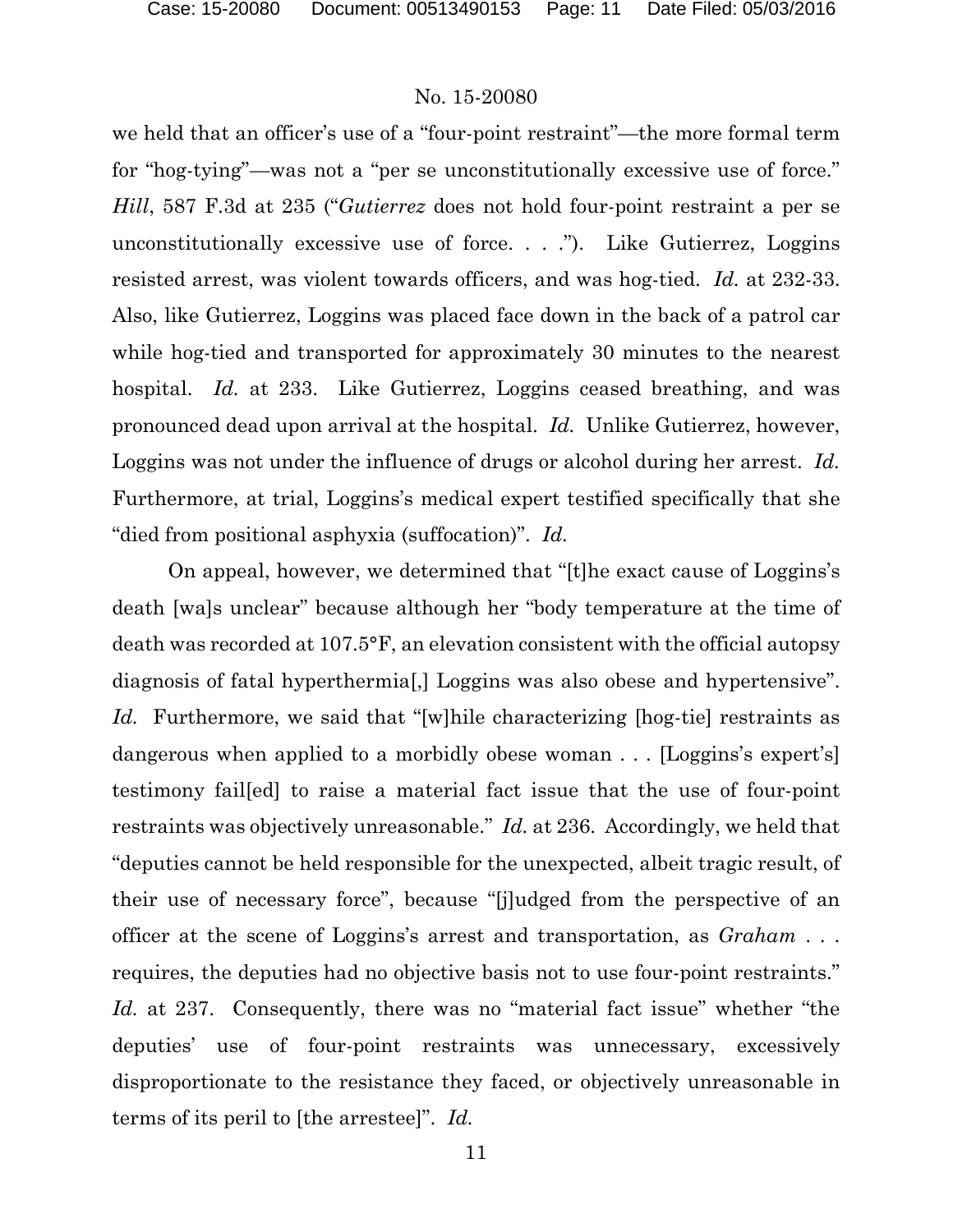## No. 15-20080

Since *Hill*, this Court has spoken only once, in *Khan v. Normand*, 683 F.3d 192 (5th Cir. 2012), on the constitutionality of hog-tying. In *Khan* we held that an officer's decision to hog-tie a drug-affected arrestee did not violate a clearly established constitutional right because the restraint was used only briefly and the arresting officers did not know that the arrestee was under the influence of drugs.[4](#page-11-0) *See id.* at 195-96.

On appeal, Pratt argues that it is significant that the HCSD had a policy prohibiting the hog-tying of arrestees. Pratt also points out that Officer Wilks, the primary facilitator of Pratt's hog-tying, acknowledged his belief that hogtying was unconstitutional.[5](#page-11-1) Pratt further contends that her son had stopped resisting, at least temporarily, at the time he was hog-tied, but acknowledges that he had to be subdued earlier after "giving up".[6](#page-11-2) But, the constitutionality of an officer's actions, is neither guided nor governed by an officer's subjective beliefs about the constitutionality of his actions or by his adherence to the policies of the department under which he operates. *See, e.g.*, *Hernandez v.* 

<span id="page-11-0"></span><sup>4</sup> Specifically, in *Khan* we held that "Khan's treatment did not violate a clearly established right" because "[u]nlike in *Hill*, Khan was not left face down in the four-point restraint for an extended period of time." *Khan v. Normand*, 683 F.3d 192, 195 (5th Cir. 2012). Moreover, in *Khan* we also held that "the brevity of Khan's restraint and the constant supervision similarly distinguish[ed] [*Khan*] from *Gutierrez*"; and, "*Gutierrez* [also] dealt with officers who knew the decedent had—as he told the officers—'shot some bad coke.' . . . [whereas] [t]he record contain[ed] no similar knowledge by the officers in the field." *Id*. at 195-96.

<span id="page-11-1"></span><sup>5</sup> Wilks Dep. 48:25-49:1-2 ("Q: [Y]ou were aware that [hog-tying Pratt] would not be constitutional. Correct? A: Yes.")

<span id="page-11-2"></span><sup>6</sup> *See* Goldstein Dep. 119:17-21, Jan. 13, 2014 ("When I put the hobble on, he said, okay, I quit. I'm done. Sorry. Whatever. He stopped resisting. He had no resistance whatsoever. So I believe Deputy Salazar had the long end of the hobble. And I just got up."); Wilks Dep. 46:1-11 ("Q: After you hobbled him . . . was he still kicking? A: No. Q: Was he still swinging his legs? A: No. Q: Swinging his arms? A: No, ma'am."); Salazar Incident Rep., May 12, 2010 ("During this time, as Deputy Goldstein and I were attempting to hold the suspect down, Deputy M. Medina . . . dry stunned the suspect, the suspect then became compliant."); *see also* Lobos Aff., at 2 ("Deputy M. Medina moved in and deployed a drive stun to Mr. Pratt's back . . . in an attempt to gain control and compliance. This was effective because Deputy Goldstein was able to take control of Mr. Pratt's legs as he had now stopped resisting.").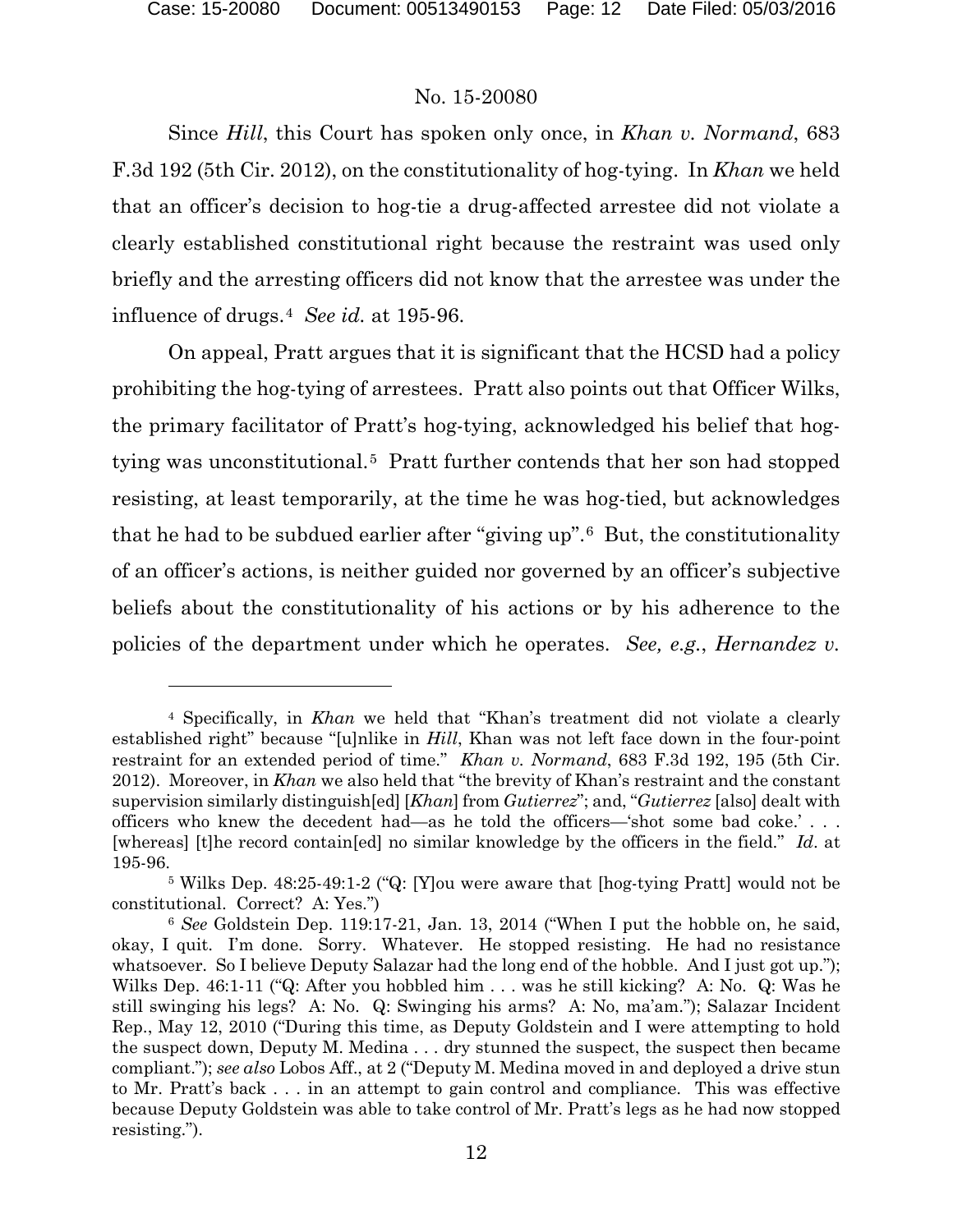*Estelle*, 788 F.2d 1154, 1158 (5th Cir. 1986) ("The claim is that the mere failure . . . to follow their [departmental] regulations was a constitutional violation. There is no such controlling constitutional principle."). Instead, we must examine whether the HCSD officers' conduct was excessive or unreasonable under the "circumstances of [this] particular case." *Deville*, 567 F.3d at 167. Considering the record evidence, neither the circumstances surrounding the arrest nor our precedent support that the decision to hog-tie Pratt was an excessive or unreasonable one.

First, as earlier observed, we have never held that hog-tying is a per se unconstitutional technique of controlling a resisting arrestee. Thus, an assertion of hog-tying alone does not constitute a claim of excessive force. Instead, Pratt "must demonstrate: '(1) [an] injury, (2) which resulted directly and only from a use of force that was *clearly excessive*, and (3) the excessiveness of which was clearly *unreasonable*." *Id.* (emphasis added).

Turning to the excessiveness and unreasonableness of Deputies Wilks, Goldstein, and Salazar's conduct, the record evidence shows that Pratt ignored multiple requests and warnings from all three officers; and, he aggressively evaded their attempts to apprehend him, even after promising compliance. Construing the facts in the light most favorable to him, it is clear from the record that Pratt did not follow through on his offers to comply with the officers' requests. Instead, Pratt renewed resistance, broke free from the officers' grips, and kicked at officers attempting to restrain him (eventually kicking one officer in the groin twice). Furthermore, unlike the arrestee in *Gutierrez*, the officers who hog-tied Pratt were unaware of his use of drugs or alcohol when they hogtied him, and Pratt does not contend that her son volunteered such information. Additionally, unlike the arrestees in *Gutierrez* and *Hill*, neither party contests that Pratt was only restrained for a very brief period. Thus, in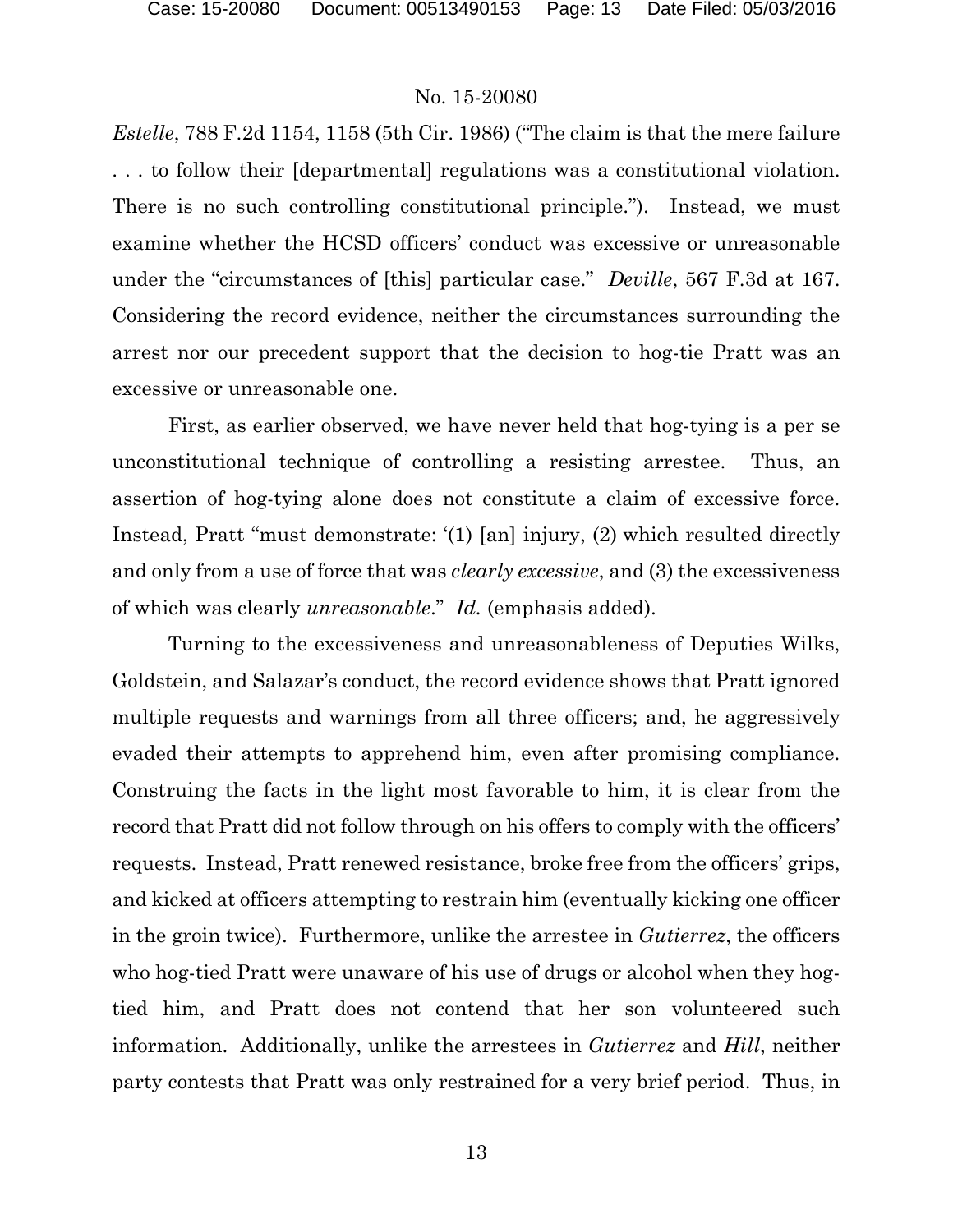### No. 15-20080

the factual context of this case, the use of the hog-tie restraint was not unconstitutionally excessive, or unreasonable.

To conclude, in the light of Pratt's "on again, off again" commitment to cease resisting, his recurring violence, and the threat he posed while unrestrained, it was not, under the totality of the circumstances, "clearly excessive" or "unreasonable" for HCSD officers to restrain him as they did. For these reasons, we hold that the district court did not err in granting Wilks, Goldstein, or Salazar qualified immunity.

#### IV.

In sum, the record evidence, read in the light most favorable to Pratt, does not show that his Fourth Amendment rights were violated.[7](#page-13-0) The district court's judgment is, in all respects

## AFFIRMED.

<span id="page-13-0"></span><sup>7</sup> The remainder of Pratt's claims—that other deputies failed to intervene on his behalf, that supervisory officers (in their individual capacity) failed to sufficiently train the deputies who participated in Pratt's arrest, and that the County violated his rights by not preventing the tasering and hog-tying practices—are premised on a violation of his constitutional rights. Because, as discussed above, Pratt cannot show such a violation, we need not address these claims.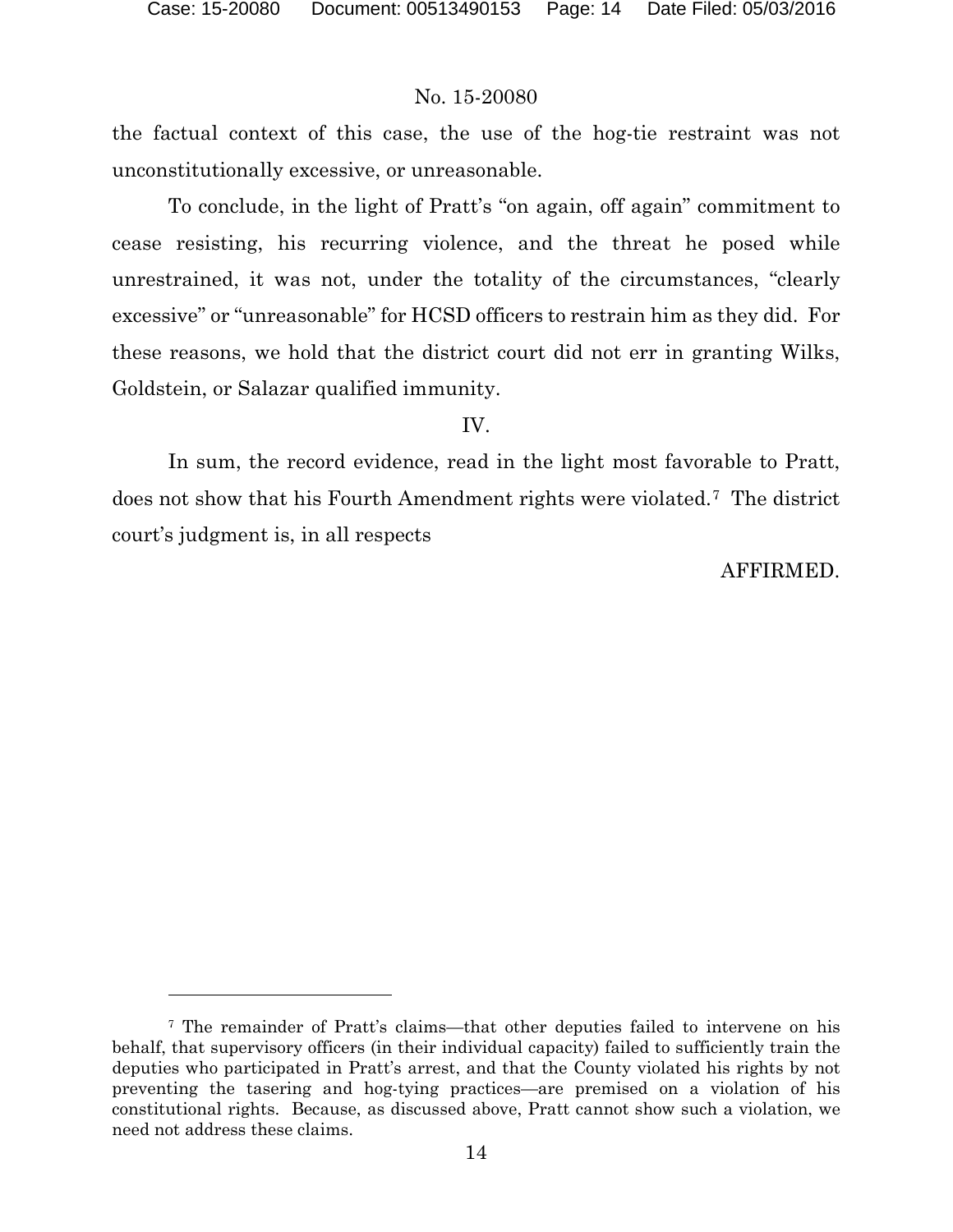GREGG COSTA, Circuit Judge, concurring in the judgment:

My colleagues' differing opinions on whether the force applied in this tragic case was excessive demonstrate that the constitutional question is a close call even for a judge who can spend days parsing the fine points of case law, let alone for an officer making split second decisions in the field. It is precisely for such situations—when the existence of a constitutional violation is not "beyond debate"—that qualified immunity provides a defense. *Ashcroft v. Al-Kidd*, 131 S. Ct. 2074, 2083 (2011).

*Khan v. Normand*, 683 F.3d 192 (5th Cir. 2012), alone supports the application of qualified immunity. That decision assessed the state of "hogtying" law as of 2007. *Id*. at 193. It thus binds us in assessing the state of that law in 2010 given the absence of any intervening authority. *See Morgan v. Swanson*, 755 F.3d 757, 760 (5th Cir. 2014) ("In concluding that a particular right is clearly established, courts must rely only on authority that existed at the time of the disputed conduct; conversely, courts may consider newer contrary authority as evidence that the asserted right is *not* clearly established." (emphasis in original) (citing *Wilson v. Layne*, 526 U.S. 603, 614, 617–18 (1999))). *Khan* found no violation of clearly established law because the arrestee "was not left face down in the four-point restraint for an extended period of time," he "remained under constant supervision," and the officers had not been told that the arrestee was in a cocaine-induced psychosis. 683 F.3d at 195–96. The same facts exist here.

*Hill v. Carroll County*, 587 F.3d 230 (5th Cir. 2009), provides even stronger support for qualified immunity. It found no constitutional violation not just the absence of a clearly established violation—when the obese arrestee remained hog-tied and alone in the back seat of a patrol car during a 29 mile drive to jail. 587 F.3d 232–33, 237. In doing so, it emphasized factors that are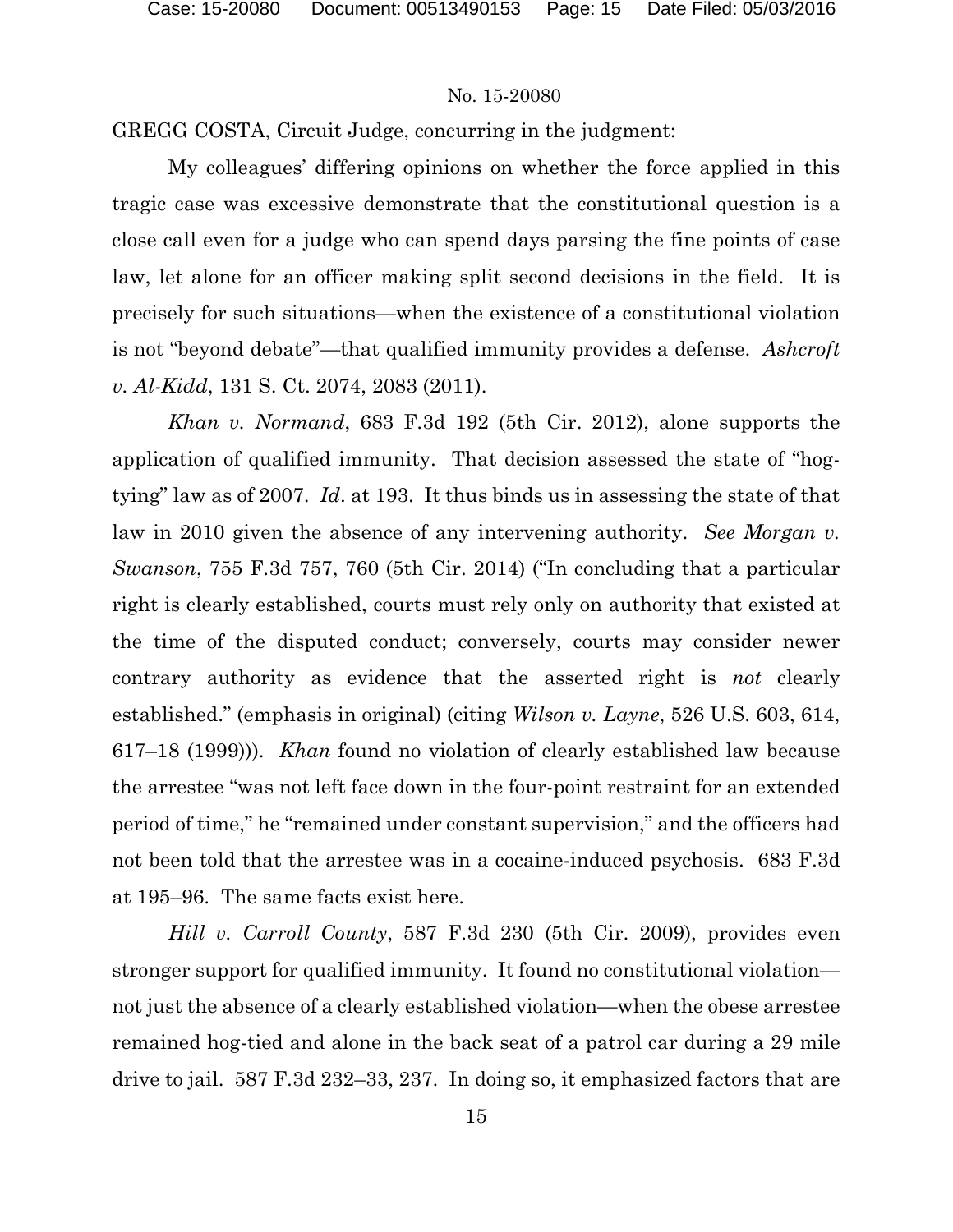#### No. 15-20080

again present here: the arrestee's continued resistance to the officers and the absence of a cocaine-induced psychosis such as the one the officers knew about in *Gutierrez v. City of San Antonio*, 139 F.3d 441 (5th Cir. 1998).[1](#page-15-0) *Id.* at 237. With *Hill* on the books when Pratt was restrained for a much briefer time, it is difficult to find that a holding opposite the one in *Hill* would have been clearly established in 2010.

On this ground of qualified immunity, I would affirm the judgment.[2](#page-15-1)

<span id="page-15-0"></span><sup>1</sup> Recognizing that the officer's actual notice of cocaine use that existed in *Gutierrez* is not present here, Judge Haynes finds that "they had sufficient information to lead them to suspect that he was intoxicated with some kind of unknown substance." Dissent at \_\_. But irrational behavior existed in all our hog-tying cases; that is what led to the use of the restraint in the first place. In *Khan*, for example, the officers thought the arrestee was "suffering from a mental illness," but that was not sufficient to support a finding that they should have suspected cocaine use. 683 F.3d at 196. And it's not just use of "some kind of unknown substance" that led to the decision in *Gutierrez*, but use of cocaine in particular as one report had found that hog-tying created a substantial risk of death when applied to persons suffering from a cocaine-induced psychosis. 139 F.3d at 451; *but see Hill*, 587 F.3d at 235 (noting that a more recent study had cast doubt on the study relied on in *Gutierrez*  and therefore it did not "extend beyond its facts").

<span id="page-15-1"></span><sup>2</sup> Because qualified immunity provides a defense for the deputies involved in the use of force, it also warrants dismissal of the supervisory liability claims. *See Doe v. Taylor I.S.D.,*  15 F.3d 443, 454 (5th Cir. 1994) (en banc) (explaining that for supervisory liability claims the qualified immunity "clearly established" standard applies to the underlying violation as well as the duty to provide better supervision concerning that right). And I agree with Judge Haynes that any constitutional violation is not attributable to the County as its policy prohibits hog-tying.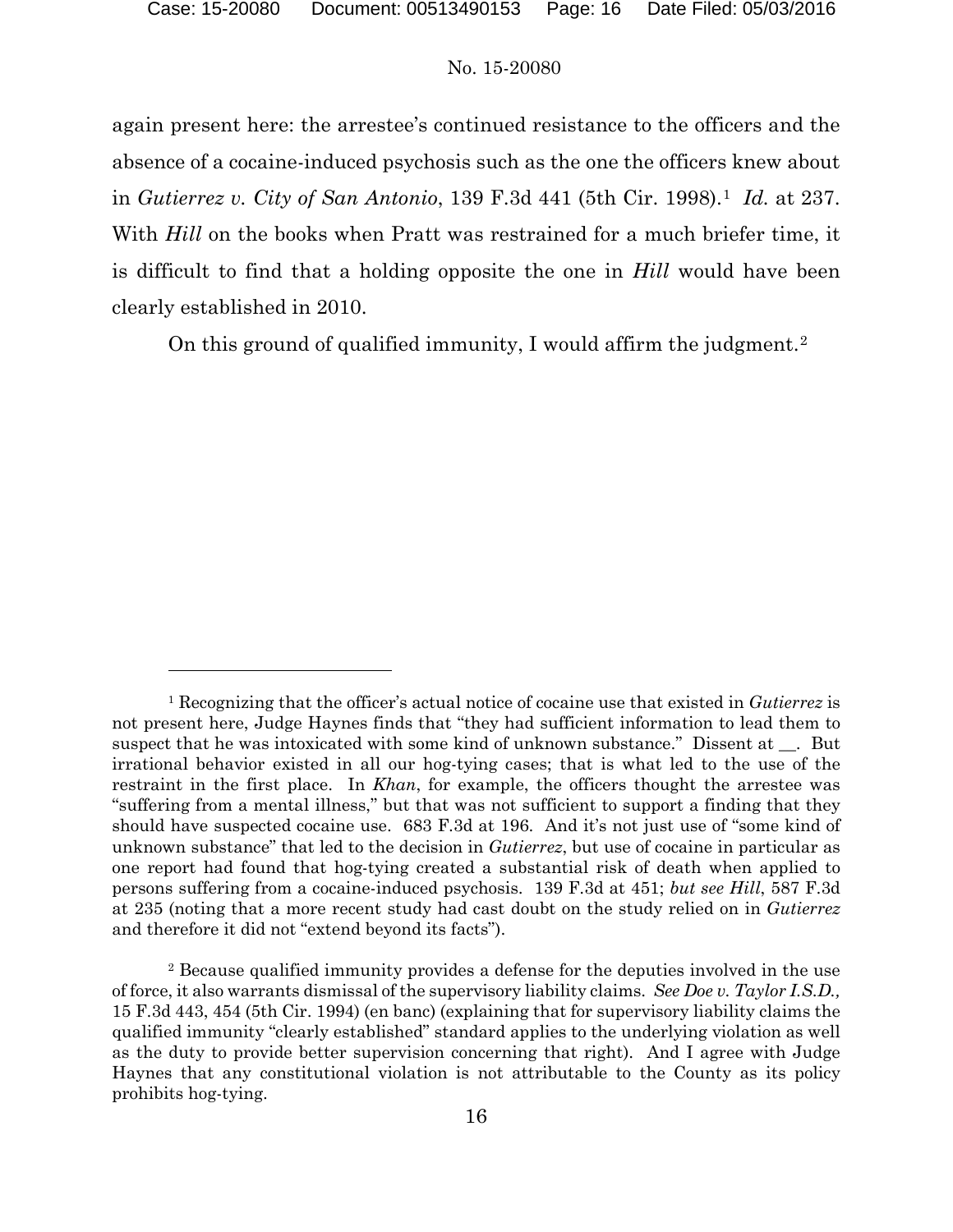HAYNES, Circuit Judge, concurring and dissenting:

Wayne Pratt received the death penalty at the hands of three police officers for the misdemeanor crime of failing to stop and give information. The majority opinion concludes that the deputies' decision to hog-tie Pratt and apply force to his back while he was in this position was a reasonable response to Pratt's failure to stop and identify himself following an accident and his failure to comply with their instructions. Qualified immunity "protect[s] police officers from the sometimes hazy border between excessive and acceptable force," *Saucier v. Katz*, 533 U.S. 194, 206 (2001) (citation omitted), but here, the border is not hazy. Qualified immunity cannot be interpreted to license officers to use deadly force under these facts. Because it was clearly established that officers in Deputies Wilks, Goldstein, and Salazar's position should not have hog-tied Pratt in the manner they did, I respectfully dissent from the portion of the majority opinion affirming the district court's grant of summary judgment on qualified immunity grounds for Deputies Wilks, Goldstein, and Salazar's alleged use of excessive force in hog-tying Pratt. I concur in the remainder of the judgment.

I

When confronting a claim of qualified immunity, a court asks two questions: (1) whether the officer in fact violated a constitutional right, and (2) whether the contours of the right were "sufficiently clear that a reasonable official would understand that what he is doing violates that right." *Saucier*, 533 U.S. at 201–02 (quoting *Anderson v. Creighton*, 483 U.S. 635, 640 (1987)). The Supreme Court emphasized in *Tolan v. Cotton* that, in answering these questions, "courts may not resolve genuine disputes of fact in favor of the party seeking summary judgment." 134 S. Ct. 1861, 1866 (2014) (citing *Brosseau v. Haugen*, 543 U.S. 194, 195 n.2 (2004)). Rather, "a court must view the evidence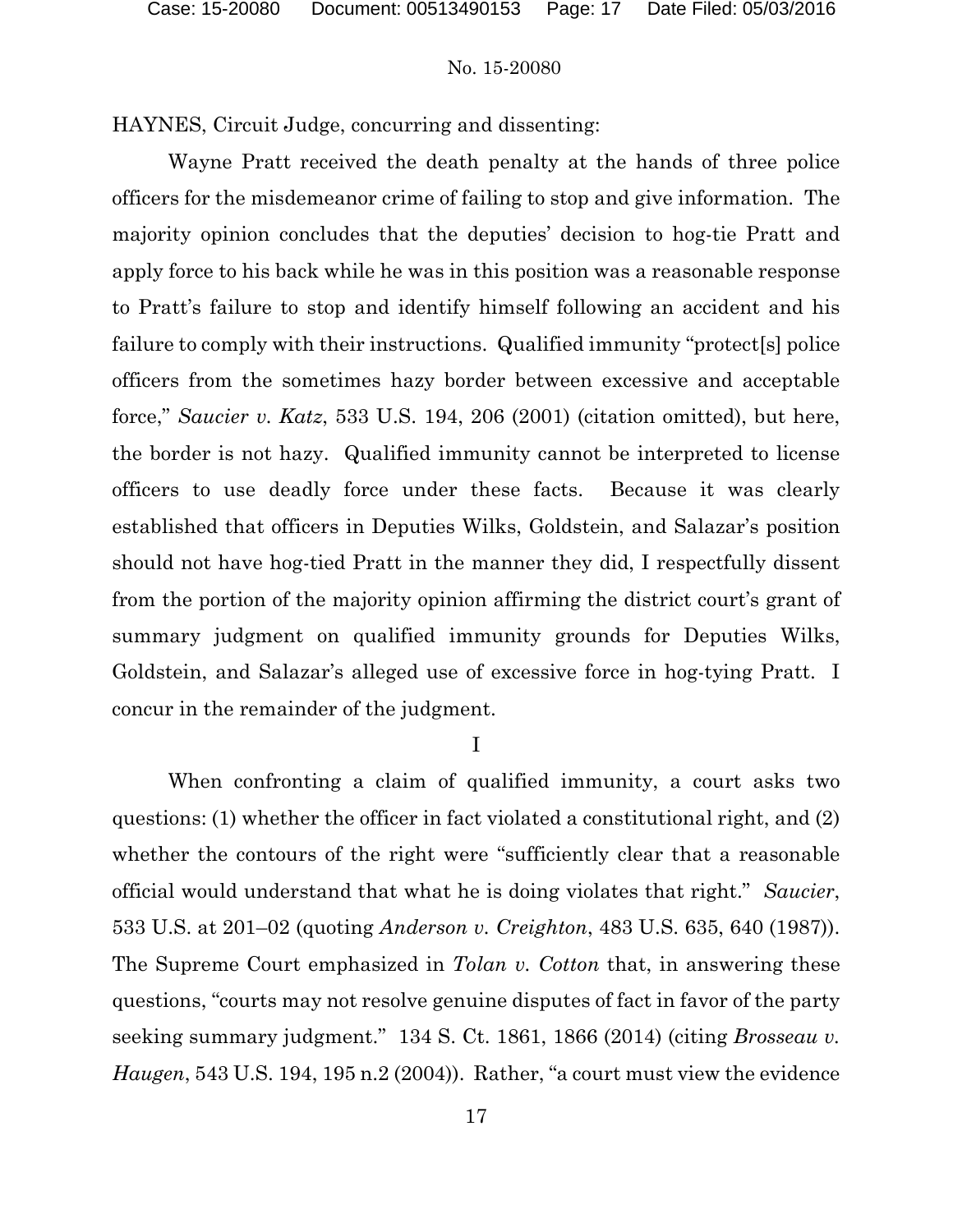'in the light most favorable to the opposing party.'" *Id.* (quoting *Adickes v. S.H. Kress & Co.*, 398 U.S. 144, 157 (1970)).

Here, plaintiff contends that Deputies Wilks, Goldstein, and Salazar violated the Fourth Amendment's prohibition on unreasonable seizures by using excessive force in detaining Pratt. "The inquiry into whether [the Fourth Amendment] right was violated requires a balancing of 'the nature and quality of the intrusion on the individual's Fourth Amendment interests against the importance of the governmental interests alleged to justify the intrusion.'" *Id.* at 1865–66 (quoting *Tennessee v. Garner*, 471 U.S. 1, 8 (1985)). "This balancing 'requires careful attention to the facts and circumstances of each particular case, including the severity of the crime at issue, whether the suspect poses an immediate threat to the safety of the officers or others, and whether he is actively resisting arrest or attempting to evade arrest by flight.'" *Lytle v. Bexar Cty.*, 560 F.3d 404, 411 (5th Cir. 2009) (quoting *Graham v. Connor*, 490 U.S. 386, 396 (1989)). With respect to the "clearly established" prong of the qualified immunity analysis, "[t]he salient question . . . is whether the state of the law at the time of an incident provided fair warning to the defendants that their alleged [conduct] was unconstitutional." *Tolan*, 134 S. Ct. at 1866 (citation omitted).

#### A

The majority opinion does not reach the second prong of the qualified immunity analysis because it concludes that, in the factual context of this case, the use of the hog-tie restraint was not unconstitutionally excessive or unreasonable. In particular, the majority opinion points to the fact that Pratt "ignored multiple requests and warnings" from the officers and "aggressively evaded their attempts to apprehend him, even after promising compliance." The majority opinion fails, however, to balance the officers' use of what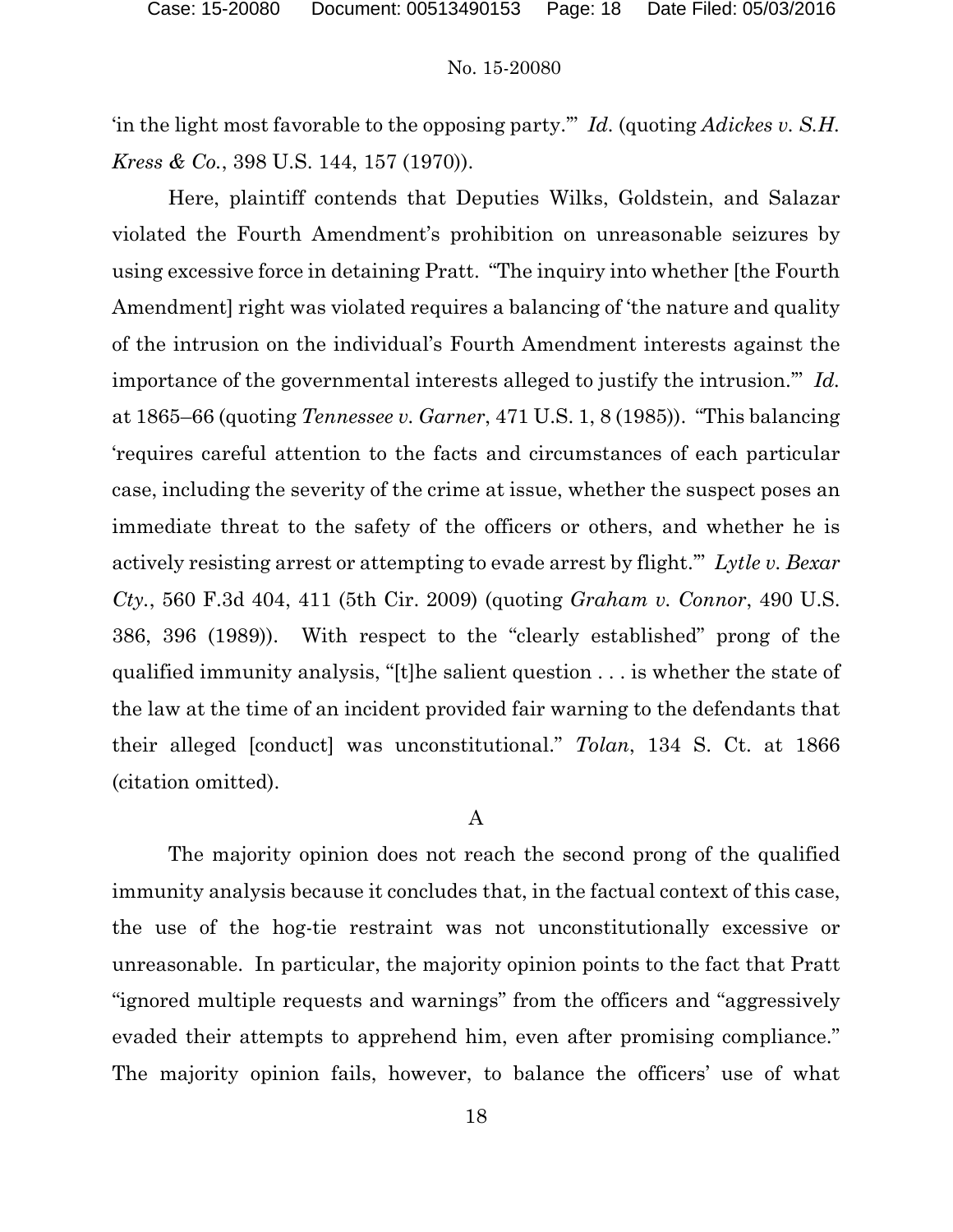amounted to deadly force against the relatively weak interest the officers had in apprehending Pratt.

We have already concluded that the use of a hog-tie restraint in certain circumstances constitutes the use of deadly force. Deadly force has been defined as force that "carr[ies] with it a substantial risk of causing death or serious bodily harm." *Gutierrez v. City of San Antonio*, 139 F.3d 441, 446 (5th Cir. 1998) (quoting *Robinette v. Barnes*, 854 F.2d 909, 912 (6th Cir. 1988)). In *Gutierrez*, we concluded that hog-tying may create a substantial risk of death or serious bodily injury when combined with drug use, positional asphyxia, and cocaine psychosis. *Id.* at 446–47. Those circumstances were present here. Although the officers did not know with certainty at the time of their encounter with Pratt that he was suffering from cocaine psychosis, they had sufficient information to lead them to suspect that he was intoxicated with some kind of unknown substance. When they first arrived at the scene, Pratt was running in circles, flailing his arms above his ahead, and claiming he was on fire, and Deputy Goldstein found a glass pipe and lighter in Pratt's hands after he was handcuffed but before he was hog-tied. Despite this evidence, Deputy Wilks placed Pratt in a hog-tie restraint, with assistance from Deputy Goldstein, while Pratt was in a prone position. Officer Salazar simultaneously kneeled on Pratt's back to restrain him, thus applying pressure that further impaired Pratt's ability to breathe. Accordingly, to justify the use of such deadly force, the officers must have had "probable cause to believe that [Pratt] pose[d] a threat of serious physical harm, either to the officer or to others." *Garner*, 471 U.S. at 11. "Where the suspect poses no immediate threat to the officer and no threat to others, the harm resulting from failing to apprehend him does not justify the use of deadly force to do so." *Id.*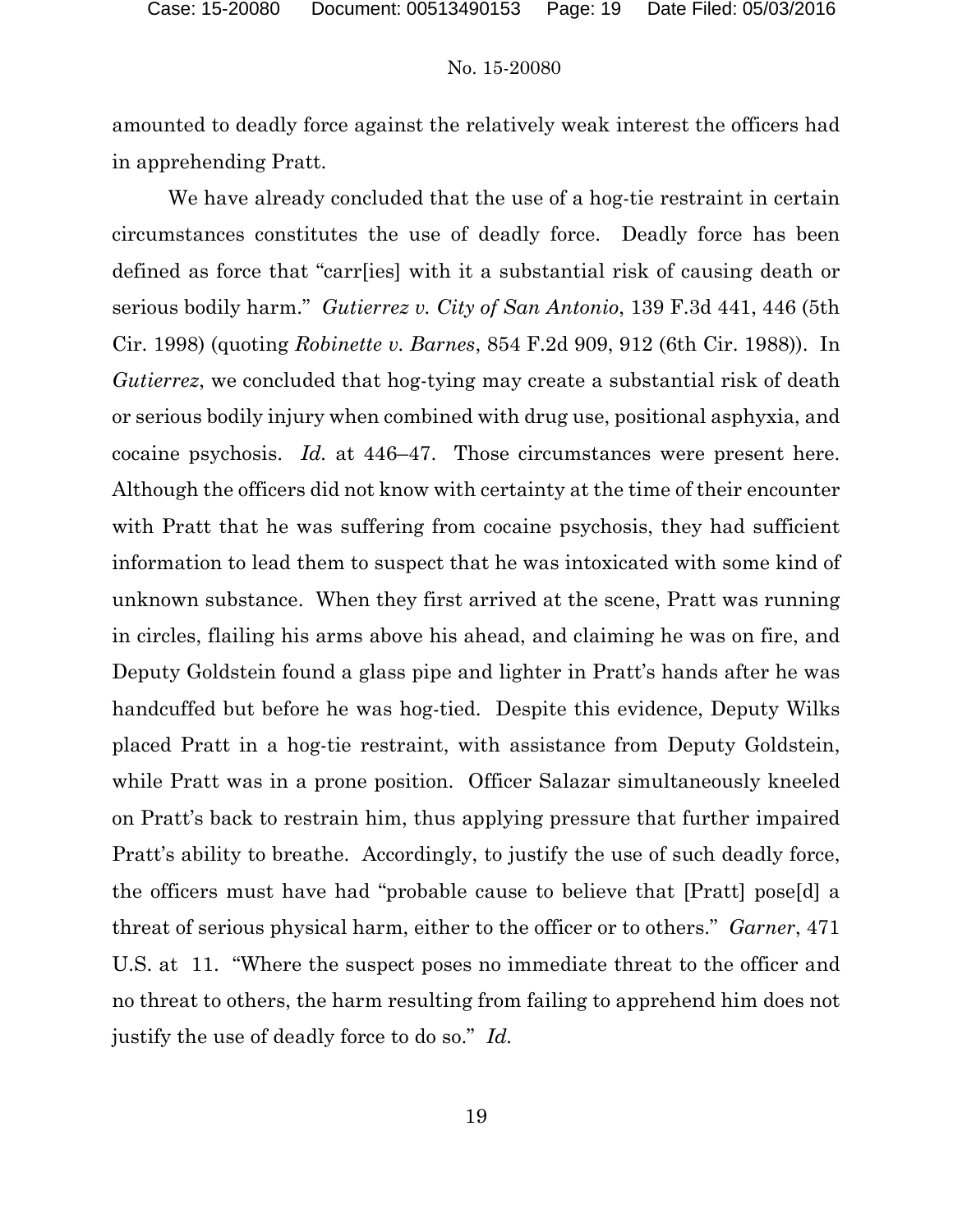l

#### No. 15-20080

At oral argument, the only crime that counsel for the County could identify as having been violated by Pratt was the failure to stop and give information—a misdemeanor violation under the Texas Transportation Code. *See* TEX. TRANSP. CODE § 550.022. It is undisputed that Pratt was running around the neighborhood behaving erratically and was refusing to comply with the officers' instructions. The officers noted that Pratt was not acting normally and appeared to be having some kind of mental or agitated episode, and they even suspected that he was intoxicated on some unknown substance. But at no point during the encounter did any of the deputies suspect that Pratt was armed with any kind of weapon. The only threat Pratt posed to the officers was at most a relatively mild threat of physical violence—one officer testified that Pratt turned toward an officer in an aggressive manner early in the officers' encounter with Pratt. Additionally, Pratt kicked Deputy Goldstein in his thigh/groin area after the officers had restrained Pratt's hands and placed him on the ground. However, at the time the officers applied the hog-tie restraint, they had been able to compel Pratt's compliance with the use of a taser and Pratt subsequently stated that he would cease resisting. There is no indication in the record that Pratt posed an immediate threat to anyone other than the officers, no "*Manis* act" that would justify the use of deadly force. *See Cole v. Carson*, 802 F.3d 752, 760–61 (5th Cir. 2015) ("The act justifying deadly force is sometimes called a *Manis*[[1\]](#page-19-0) act. We have found qualified immunity was inappropriate due to the absence of a *Manis* act . . . ." (footnote omitted)). Thus, there exists at least a fact dispute as to whether Pratt presented *any*

<span id="page-19-0"></span><sup>1</sup> *Manis v Lawson*, 585 F.3d 839, 844–45 (5th Cir. 2009) (Manis's act of reaching under the seat of the vehicle in what looked like a grab for a weapon was the "act" that justified the use of deadly force.).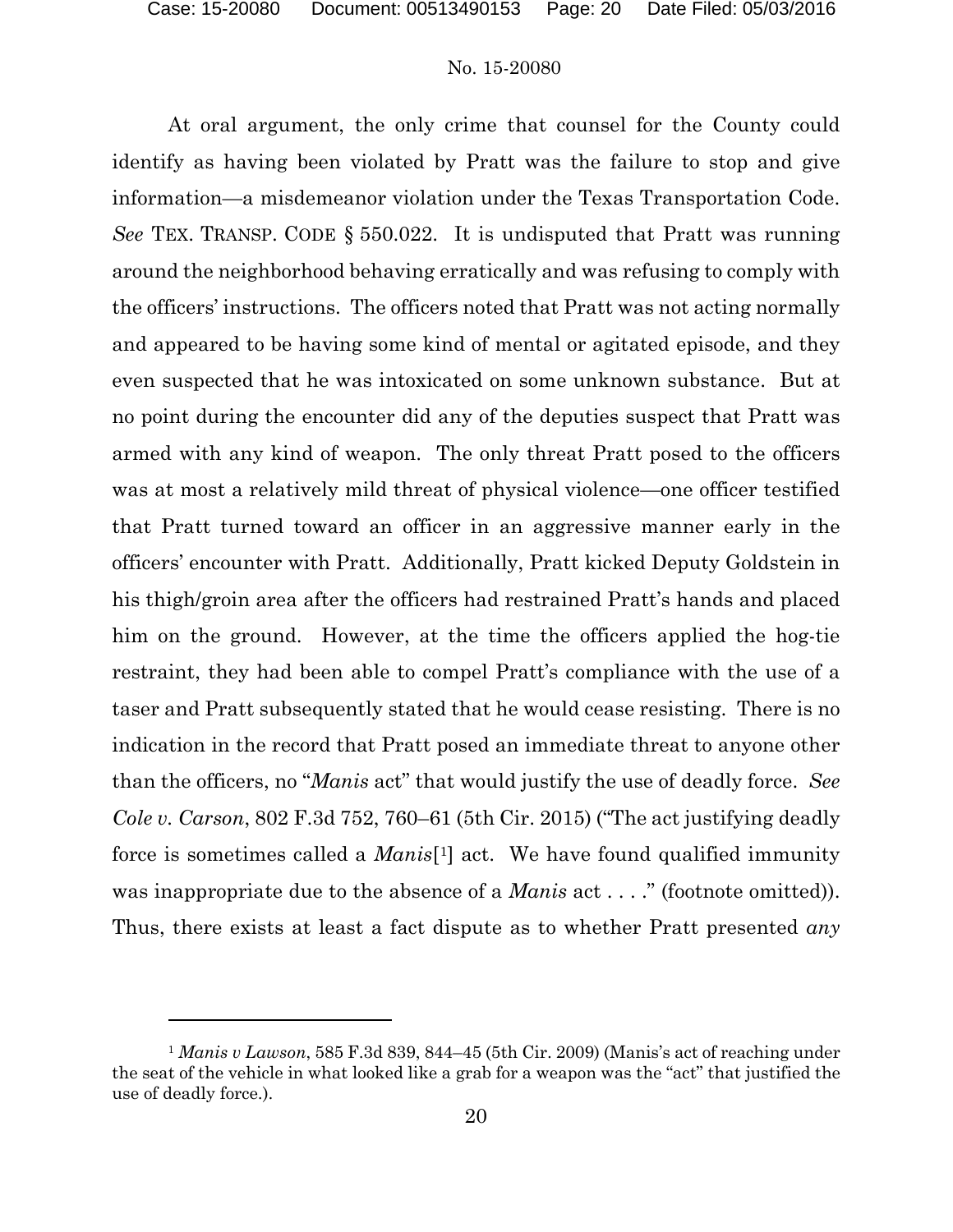threat of harm to the officers, much less a threat of serious physical harm at the time the officers applied the hog-tie restraint.

Recent Supreme Court cases addressing the Fourth Amendment right to be free from the use of excessive force provide guidance regarding how to conduct the balancing analysis. For example, in *Mullenix v. Luna*, 136 S. Ct. 305 (2015), the Court focused on the fact that the suspect was a "reportedly intoxicated fugitive, set on avoiding capture through high-speed vehicular flight, who twice during his flight had threatened to shoot police officers, and who was moments away from encountering an officer," *id.* at 309. The Court held that the officers' use of deadly force in attempting to stop the suspect's high-speed car chase did not violate clearly established law. *Id.* at 312. Similarly, in *City and County of San Francisco v. Sheehan*, 135 S. Ct. 1765 (2015), the Court held that officers did not violate the Fourth Amendment in using potentially deadly force where the officers knew that the suspect "had a weapon and had threatened to use it to kill three people," the officers had unsuccessfully attempted to subdue the suspect with pepper spray, and the suspect was only a few feet from a cornered officer, *id.* at 1775. In *Plumhoff v. Rickard*, 134 S. Ct. 2012 (2014), the Court held that the officers' use of deadly force did not violate the Fourth Amendment where the officers fired 15 shots in an attempt to end a car chase that had "exceeded 100 miles per hour and lasted over five minutes," during which the suspect "passed more than two dozen other vehicles, several of which were forced to alter course," concluding that the car chase "posed a grave public safety risk," *id.* at 2021. The Court emphasized that the suspect posed an actual and imminent threat to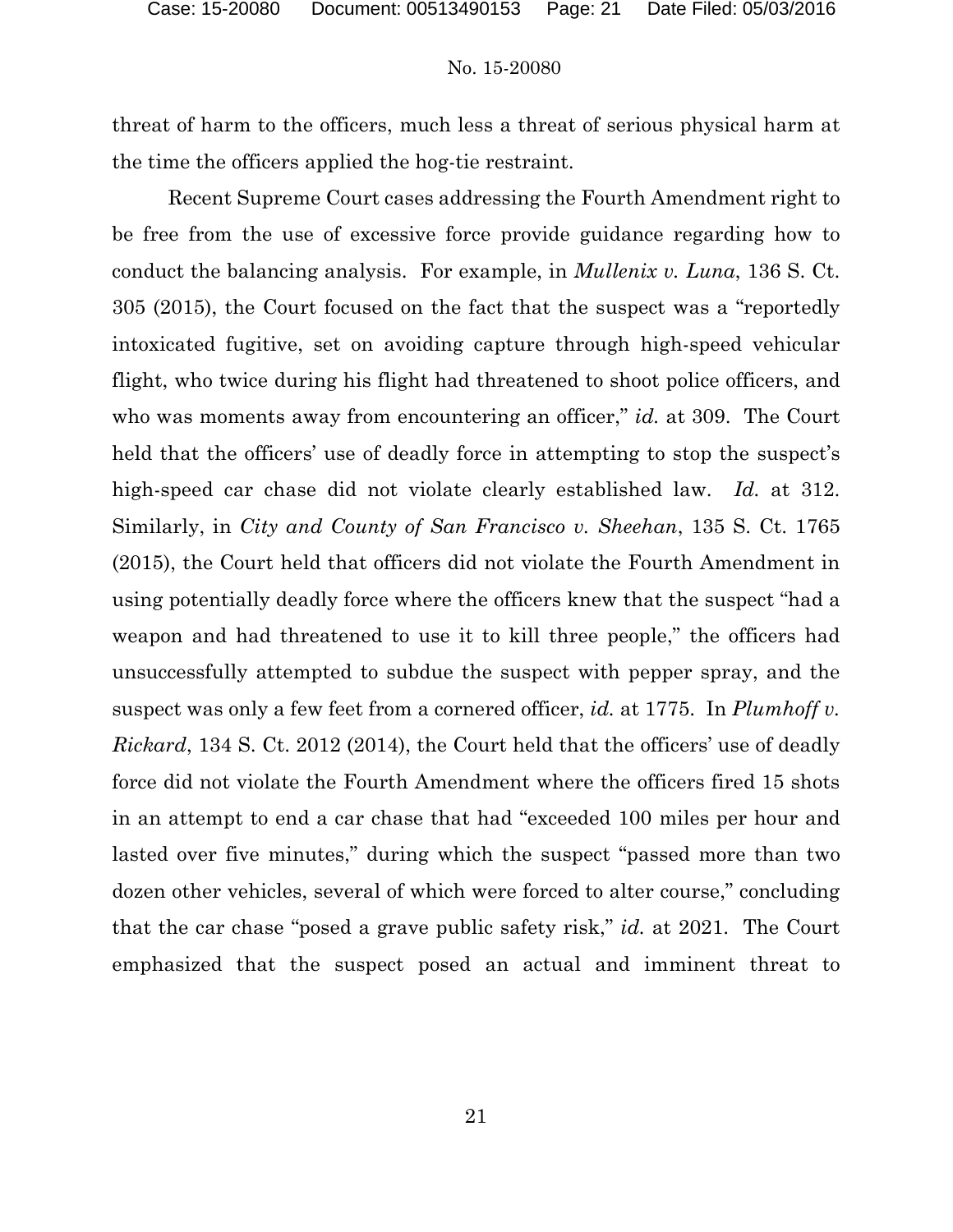l

#### No. 15-20080

pedestrians and other motorists, as well as to the officers involved in the chase.[2](#page-21-0) *Id.* at 2021–22.

In each of these cases, the officers faced an immediate threat of serious harm, as did others who might come into contact with the individual in question. Conversely, in the instant case, there is no indication that Pratt ever posed a serious threat of harm to any of the officers, nor any indication that the officers feared for their safety in any meaningful way that might justify the use of deadly force. This is not the "split second" decision described in the concurring opinion. Thus, balancing Deputies Wilks, Salazar, and Goldstein's use of deadly force against the importance of the government's interests alleged to justify the intrusion leads inexorably to the conclusion that the

<span id="page-21-0"></span><sup>2</sup> Conversely, in *Tolan v. Cotton*, 134 S. Ct. 1861 (2014), the Supreme Court reversed a panel of the Fifth Circuit that had affirmed a district court's grant of summary judgment on qualified immunity grounds. The Court held that "the Fifth Circuit failed to adhere to the axiom that in ruling on a motion for summary judgment, '[t]he evidence of the nonmovant is to be believed, and all justifiable inferences are to be drawn in his favor.'" *Id.* at 1863 (alteration in original) (quoting *Anderson v. Liberty Lobby, Inc.*, 477 U.S. 242, 255 (1986)). In *Tolan*, a police officer mistakenly accused two men of being in possession of a stolen vehicle after keying an incorrect character into the computer in his squad car. *Id.* He confronted the two men outside of the home where Tolan lived with his parents. *Id.* Tolan's parents heard the commotion and exited the front door in their pajamas, insisting that the vehicle was not stolen. *Id.* An additional officer arrived and instructed Tolan's mother to stand against the family's garage door. *Id.* at 1863–64. Tolan and his mother testified that the officer grabbed her arm and slammed her against the garage door with enough force to leave bruises on her arms and back. *Id.* at 1864. Seeing this, Tolan rose to his knees and shouted an expletive, demanding that the officer leave his mother alone. *Id.* The officer then drew his pistol and fired three shots at Tolan with no verbal warning. *Id.* The Supreme Court remanded the case to the Fifth Circuit to correctly credit Tolan's evidence and determine whether the officer's actions violated clearly established law. *Id.* at 1868. On remand, the Fifth Circuit held that a genuine dispute of material fact existed as to whether the officer was entitled to summary judgment based on qualified immunity. *Tolan v. Cotton*, 573 F. App'x 330, 330–31 (5th Cir. 2014).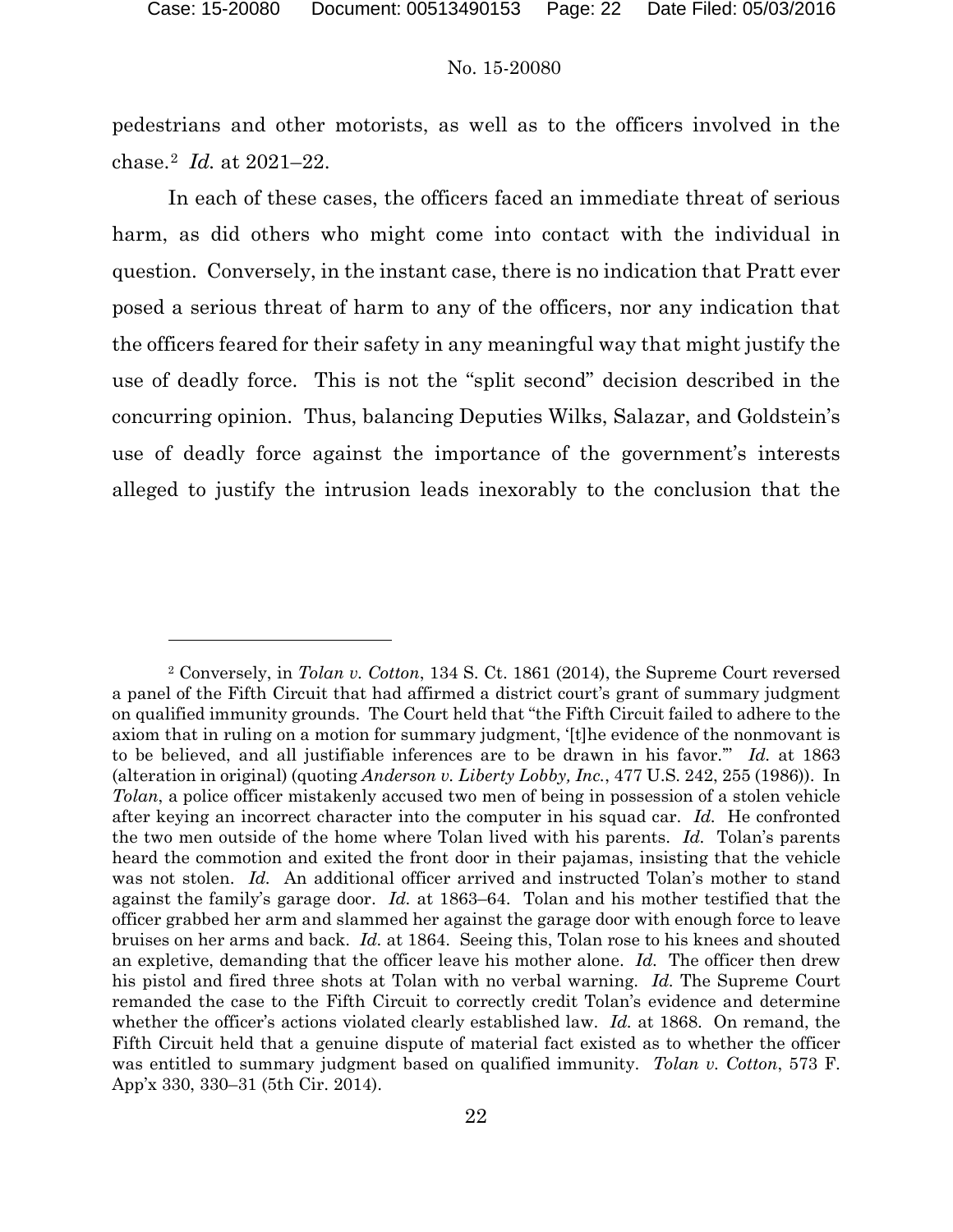l

#### No. 15-20080

deputies' alleged use of force in this case was excessive and constitutes a violation of Pratt's Fourth Amendment rights.[3](#page-22-0)

## B

With respect to the second prong of the qualified immunity analysis, viewing the facts in the light most favorable to the plaintiff, it is apparent that the officers' actions in using excessive force violated clearly established law. As of May 10, 2010, the date on which the events in this case occurred, the Fifth Circuit had decided two cases directly addressing whether the use of hogtie restraints constitutes excessive force in violation of the Fourth Amendment: *Gutierrez* and *Hill v. Carroll Cty.*, 587 F.3d 230 (2009).

As discussed previously, in *Gutierrez*, we held that placing a "drugaffected" arrestee in a hog-tie restraint constituted excessive force where hogtying in addition to drug use, positional asphyxia, and cocaine psychosis was present. 139 F.3d at 444, 446–47. *Gutierrez* presents nearly identical facts to the facts of this case. In *Gutierrez*, police officers approached an individual who was running in circles in the middle of a heavily trafficked intersection

<span id="page-22-0"></span><sup>&</sup>lt;sup>3</sup> With respect to the "directly and only" element of a claim of excessive force under the Fourth Amendment, I believe plaintiff has submitted sufficient evidence to raise a question of fact regarding whether Deputies Wilks, Goldstein, and Salazar's use of the hogtie restraint caused Pratt's death. First, no case has held that "directly and only" literally means that no other cause contributed to the death in question. Counsel for both parties conceded during oral argument that they could not find a case in which the term "only" was relied upon to preclude recovery in a situation such as the instant one, where Pratt's death allegedly resulted from multiple factors, but where the plaintiff has presented expert testimony stating that Pratt would not have died but for being hog-tied and having pressure placed on his back while in a prone position. We have explained that a plaintiff need not present evidence that a defendant's excessive use of force was the *exclusive* cause of the alleged injury—rather, "so long as the injury resulted from 'clearly excessive and objectively unreasonable' force, [the plaintiff's] claim is actionable." *Bailey v. Quiroga*, 517 F. App'x 268, 268 (5th Cir. 2013) (quoting *Mouille v. City of Live Oak*, 918 F.2d 548, 553 (5th Cir. 1990)). Here, the record indicates that the hog-tying was the last act of restraint before Pratt went into cardiac arrest and ceased breathing. The plaintiff's expert opined that, but for the prone restraint, Pratt would not have died when he did. This evidence at least creates a fact issue as to causation.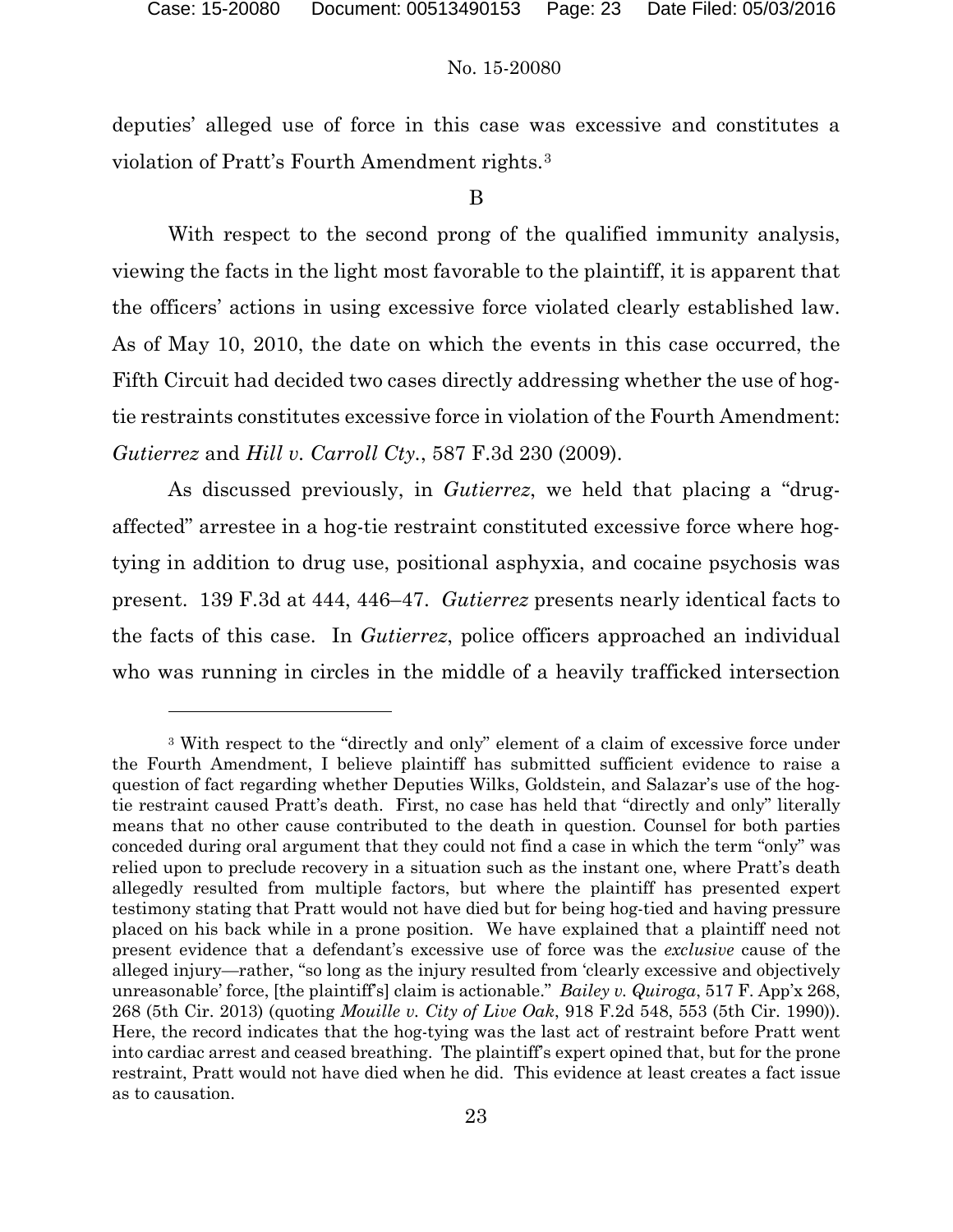and claiming that he had been shot. *Id.* at 442–43. The officers found no bullet wounds on the individual, nor did they see anyone with a gun nearby. *Id.* at 443. The officers suspected that he was intoxicated, noting that his eyes were glassy, his gait was unsteady, and his speech was slurred. *Id.* at 442–43. The individual confirmed upon questioning that he had "shot some bad coke." *Id.* at 443. The officers called an ambulance for possible toxic ingestion overdose, but when the ambulance arrived, the individual became violent. *Id.* He kicked one of the officers in the chest and refused to get in the ambulance. *Id.* At this point, the officers placed him in a hog-tie restraint in a prone position in the backseat of a patrol car so they could transport him in the patrol car to the hospital. *Id.* Upon arriving at the hospital, the individual no longer had a pulse and was pronounced dead shortly thereafter. *Id.* We reversed summary judgment on qualified immunity grounds in favor of the officers, holding that material fact disputes existed on the question of whether the officers used reasonable force. Importantly, we found that, assuming the evidence regarding the risk of death posed by hog-tying to be true, "hog-tying in [those] circumstances would have violated law clearly established prior to November 1994." *Id.* at 447.

In *Hill v. Carroll Cty.*, we again addressed whether hog-tying constituted excessive force under the Fourth Amendment. In *Hill*, police officers responded to a fight between two women. 587 F.3d at 232. One of the women turned her attention away from the fight to tackle one of the officers, pummeling him with a flashlight. *Id.* Eventually the officer managed to handcuff the woman's wrists behind her back. *Id.* He retrieved leg restraints from his patrol car and attached them, but the woman continued to kick, twist, and otherwise resist the officers as they tried to load her into the patrol car. *Id.* The officers then placed her in a hog-tie restraint, put her in the back of the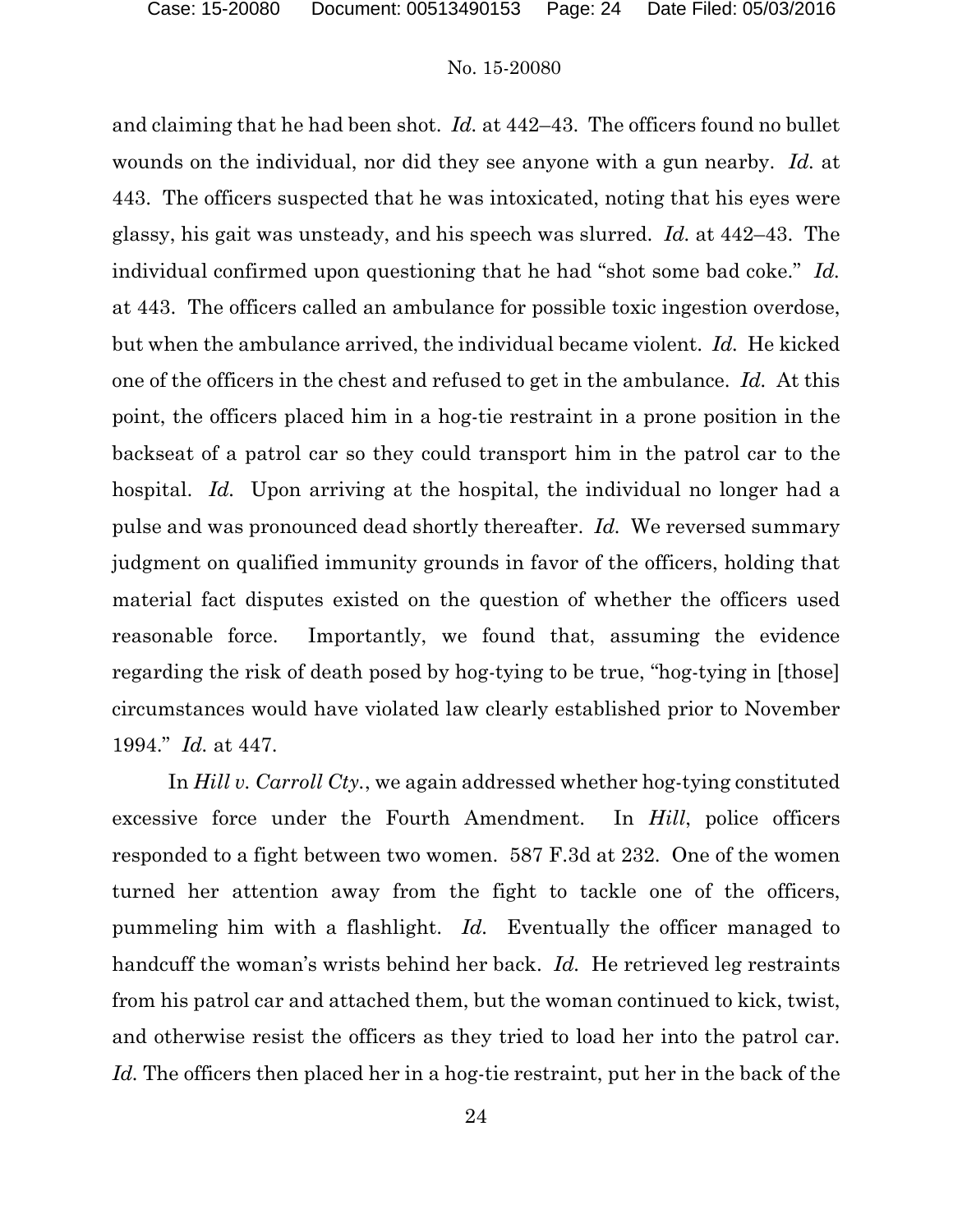l

#### No. 15-20080

patrol car, and drove her to a courthouse, where they transferred the woman to another officer's patrol car. *Id.* at 232–33. The woman was placed face down for the half-hour ride to the jail. *Id.* at 233. Upon arrival, she no longer had a pulse and was thereafter pronounced dead. *Id.* We concluded that no reasonable jury could find that the deputies used excessive force to subdue the woman. *Id.* at 234. We distinguished *Gutierrez* on the ground that in *Hill*, there was no evidence of drug abuse or drug-induced psychosis, nor was there evidence that pressure had been placed on the back of the hog-tied individual. *Id.* at 235–36. Additionally, we noted that the police were called because the woman was in a fight with another individual, and that she assaulted the officer with his own flashlight when he tried to restrain her. *Id.* at 237. Furthermore, the officers tried to put her in a squad car after restraining her hands and legs to no avail, and only then resorted to a hog-tie restraint. *Id.*[4](#page-24-0) 

The facts of this case fall squarely under the holding in *Gutierrez*.[5](#page-24-1) Here, the officers had reason to suspect that Pratt had abused drugs based on his erratic behavior, and the presence of a glass pipe and lighter in his hands takes this from mere unexplained erratic behavior into the "on drugs" camp.[6](#page-24-2)

<span id="page-24-0"></span><sup>4</sup> The third case involving hog-tying, *Khan v. Normand*, 683 F.3d 192 (2012), had not been decided at the time of the events at issue in this case. Accordingly, it cannot relied upon to assess what law was clearly established at the time of the dispute. That case is also distinguishable because in that case, the detainee, while resisting, reached for the officer's gun. *Id.* at 193. Under *Pearson v. Callahan*, 555 U.S. 223, 236 (2009), our court in *Khan* reached only the second prong of the qualified immunity analysis—whether the officers' actions violated a clearly established right—and declined to address whether the officers' conduct constituted excessive force. *Khan*, 683 F.3d at 194–95.

<span id="page-24-1"></span><sup>5</sup> To the extent that there is any dissonance among *Gutierrez*, *Hill*, and *Khan*, we are bound by the oldest case, *Gutierrez*, under our rule of orderliness. *United States v. Broussard*, 669 F.3d 537, 554–55 (5th Cir. 2012). I thus disagree with the concurring opinion that *Khan*  "binds us in assessing the state of that law in 2010." Concurrence at 1.

<span id="page-24-2"></span><sup>6</sup> I disagree with the concurring opinion that the drugs had to be cocaine to fall within *Gutierrez.*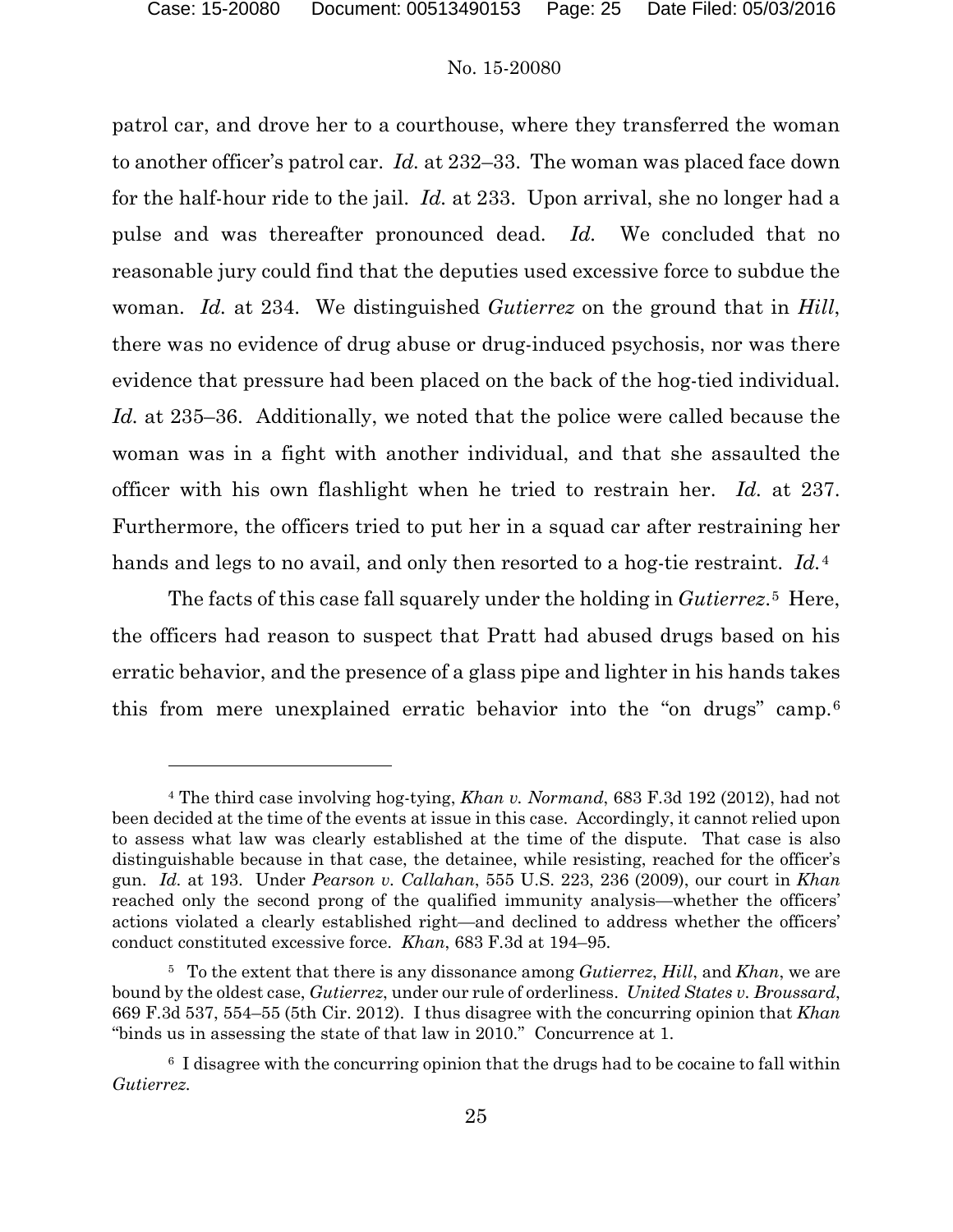#### No. 15-20080

Furthermore, Pratt was unarmed and posed a relatively little risk of harm to the officers despite his refusal to comply with their commands. At no point did Pratt attempt any kind of violence other than kicking at the officers while he was on the ground. Pratt never attempted to reach for the officers' weapons, nor did he pose any other threat of serious harm to the officers. Additionally, the officers did not discover that Pratt had stopped breathing until after an ambulance arrived, and the amount of time Pratt was actually hog-tied is a disputed fact. Furthermore, distinct from the facts in *Hill*, the officers did not attempt to use leg restraints before placing Pratt in a hog-tie restraint. Most importantly, unlike *Hill*, the officers here used both the hog-tie restraint and put a knee on his back, greatly impairing his ability to breathe. *See Hill*, 587 F.3d at 236.[7](#page-25-0)

In light of the holding in *Gutierrez* and the similarities between it and the instant case, the state of the law at the time of the incident was sufficiently established to provide fair warning to Deputies Wilks, Salazar, and Goldstein that their alleged conduct violated Pratt's Fourth Amendment right to be free from the use of excessive force.

Accordingly, I respectfully dissent from Part III.A.2 of the majority opinion affirming the district court's grant of summary judgment on qualified immunity grounds with respect to the plaintiff's excessive force claim against Deputies Wilks, Goldstein, and Salazar for their use of the hog-tie restraint. I

<span id="page-25-0"></span><sup>7</sup> Indeed, the absence of drugs and vertical pressure are the reasons the *Gutierrez* study was "discounted" in *Hill*: "Dr. Werner Spitz, Hill's medical expert, also failed to provide the necessary evidence of the risks associated with four-point restraints. He relied heavily on the San Diego Study . . . [but] admitted Loggins did not exhibit evidence of drug abuse or cocaine-induced psychosis, two critical factors in the San Diego Study. He conceded his own publication on positional asphyxia observes that when deaths occurred, the arresting officers had placed pressure on the back of the hog-tied prisoner. *No vertical pressure was applied to Loggins.*" *Hill,* 587 F.3d at 236 (emphasis added).